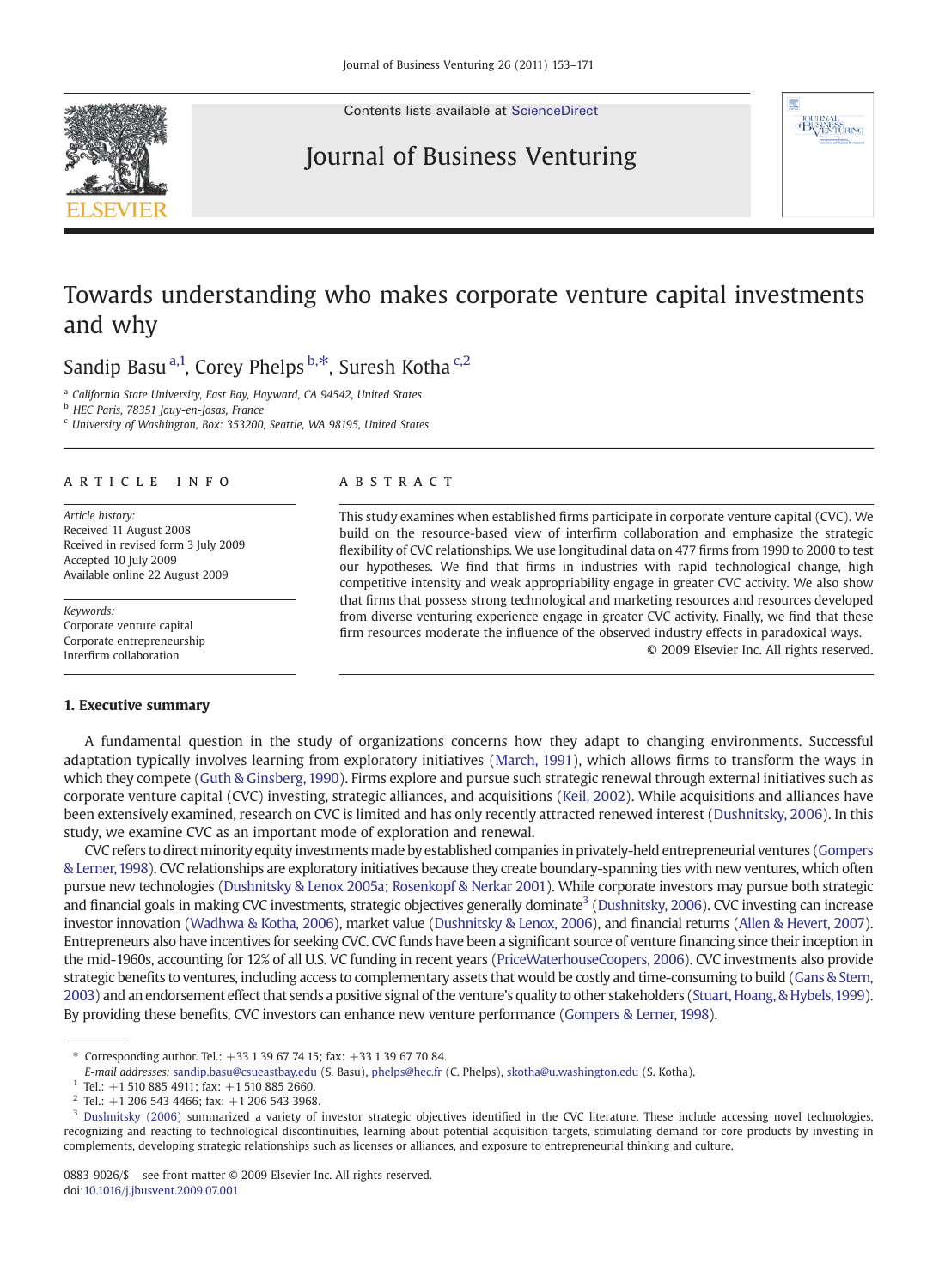Despite its potential importance to both established firms and new ventures, we know little about the antecedents of CVC relationships ([Dushnitsky, 2006\)](#page-17-0). In particular, our review of the extant literature suggests it is limited in at least three important respects. First, while investor strategic and financial objectives have been actively researched, only one study has examined conditions that empirically discriminate CVC investors from non-investors (i.e., [Dushnitsky & Lenox, 2005a\)](#page-17-0). Surprisingly, although research characterizes CVC as a means of adapting to changing environmental conditions ([Keil, 2002; Maula, 2007](#page-17-0)), the influence of an incumbent's industry on its motivations to establish new CVC relationships with entrepreneurial firms is unexplored. Prior research provides little insight into how or why the competitive forces an incumbent faces affect its decision to pursue or avoid CVC investing<sup>4</sup>. Moreover, research on the antecedents of CVC investing primarily consists of case studies, descriptive surveys, or cross-sectional analyses, which do not support causal inferences since they do not control for unobserved heterogeneity or temporal precedence.

Second, CVC research has assumed investors are able to attract a sufficient supply of startups in which to invest. This assumption is particularly problematic because corporate investors are often viewed suspiciously by both ventures and independent venture capitalists (IVCs) due to the perception that a CVC investor's intent may be to expropriate a venture's technology ([Dushnitsky &](#page-17-0) [Shaver, 2009; Katila, Rosenberger, & Eisenhardt, 2008](#page-17-0)). Because corporate investors typically seek to co-invest with independent venture capitalists and rely on them for identifying quality investment opportunities [\(Dushnitsky, 2006\)](#page-17-0), an aspiring corporate investor's opportunities to form new CVC relationships will depend on its ability to attract both IVCs and new ventures. CVC research has largely ignored the characteristics of potential investors or the industries in which they compete that increase or decrease their partnership opportunities. The broader interfirm collaboration literature shows that inducements are a necessary, but not sufficient, condition for partnership formation [\(Ahuja, 2000](#page-16-0)). Thus, an explanation of CVC partnership formation must consider not only what motivates incumbents to invest, but what affects their investment opportunities as well.

Finally, CVC research and the broader interfirm collaboration literature treat the sources of a firm's inducements to partner and the sources of its partnering opportunities as independent effects on partnership formation. The potential interactions between these factors have been largely unexamined. Specifically, little research has considered whether the effect of environmental inducements on a firm's formation of CVC or other interfirm ties depends on its resource endowments. Few studies have explored how a firm's resources moderate the influence of its environment on its formation of interfirm ties. This is surprising given a central tenet of strategic management is the "fit" or contingency between a firm's resources and its environment [\(Venkatraman & Camillus, 1984\)](#page-18-0).

In sum, prior research has largely ignored whether and when an established firm's competitive environment and resources, and the interaction of the two, affect its inducements and opportunities to form minority equity relationships with startup firms. To address these limitations, we investigate the research question, how do an incumbent's resources and competitive environment, alone and in combination, influence its motivations and opportunities to form new CVC partnerships? In developing our theory, we build on the resource-based view of interfirm collaboration [\(Ahuja, 2000; Eisenhardt & Schoonhoven 1996\)](#page-16-0) and emphasize the strategic flexibility inherent in CVC relationships. First, we examine industry conditions that influence incumbents' motivations to pursue CVC. We expect dynamic industries, characterized by rapid technological change, high competitive intensity and weak appropriability, will induce firms to pursue CVC. Second, we examine the resources of incumbents that influence their ability to attract, form and benefit from CVC investment opportunities. We expect incumbents with strong technological and marketing resources and diverse CVC experience will have more opportunities and incentives to pursue CVC. Finally, we derive competing hypotheses regarding the interactions between these external and internal drivers of CVC partnering activity.

We test our predictions using longitudinal data on 477 firms in 312 primary industries from the 1990 Fortune 500 list for the period 1990–2000. We find strong and robust support for our hypotheses. This study contributes to the CVC literature by addressing significant gaps in research on the antecedents of incumbents' CVC activity. Our results also have important implications for research into corporate entrepreneurship, interorganizational relationship formation, and VC syndication networks.

#### 2. Theory and hypotheses

We adopt a resource-based view of interfirm relationships [\(Eisenhardt & Schoonhoven, 1996\)](#page-17-0). According to this perspective, firms are bundles of tangible and intangible resources ([Wernerfelt, 1984](#page-18-0)). Valuable, rare, inimitable and non-substitutable resources are sources of firm competitive advantage and economic performance [\(Barney, 1991\)](#page-16-0). Resources are often firm-specific and heterogeneously distributed because their development consists of time-consuming, path-dependent processes ([Dierickx &](#page-16-0) [Cool, 1989\)](#page-16-0). This makes market trading for such resources quite difficult [\(Chi, 1994](#page-16-0)). Firms create and appropriate value by assembling unique resources and combining them in unique ways. Interfirm relationships allow firms to overcome problems in trading firm resources by enabling partners to access and develop novel resources and efficiently exploit and retain existing resources ([Das & Teng, 2000](#page-16-0)).

A primary advantage of interfirm ties is the strategic flexibility they offer. Relative to internal R&D and acquisition, interfirm ties typically involve smaller irreversible investments of organizational resources and are thus easier and cheaper to restructure or exit in the face of changing environmental conditions ([Folta, 1998\)](#page-17-0). Interfirm ties also provide partners with privileged information about the quality of each other's resources. This information reduces partner uncertainty, giving them an advantaged position to scale up or down the partnership activities in response to environmental changes [\(Kogut, 1991](#page-17-0)). Finally, interfirm ties enable

<sup>4</sup> While [Dushnitsky and Lenox \(2005a\)](#page-17-0) found that aspects of a new venture's industry influenced the volume of CVC investment, they did not investigate the influence of an incumbent's industry on its CVC activity.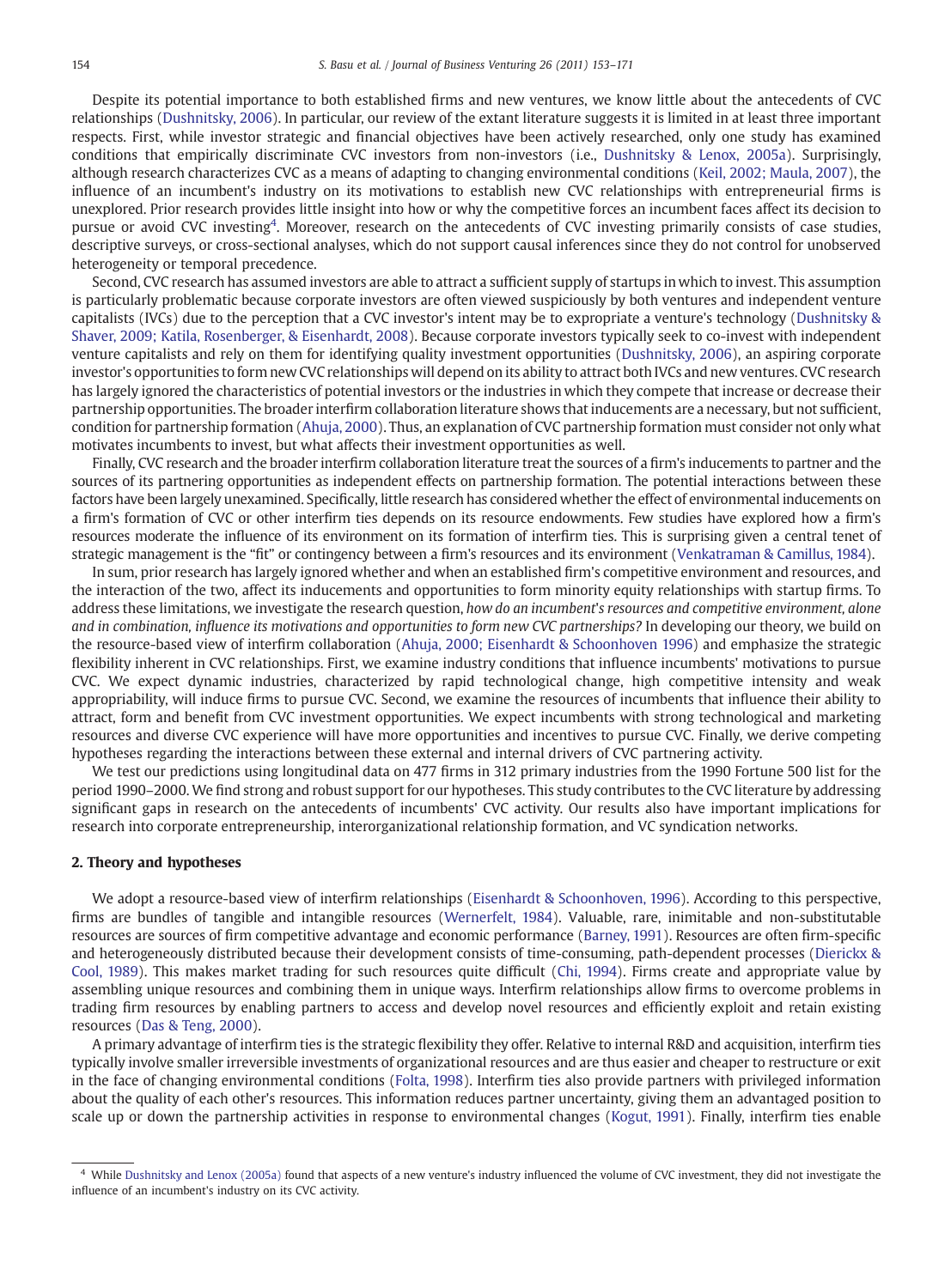partners to quickly gain access to needed resources, increasing the rate of firm learning and the speed of resource recombination and development ([Hamel, 1991](#page-17-0)).

CVC investments are a type of formal interfirm relationship, formed when a larger, established firm acquires a minority equity stake in a young venture. From an investor's perspective, CVC relationships are a means of quickly accessing the external resources of innovative new ventures [\(Keil, 2002\)](#page-17-0) and a way of exploiting existing resources [\(Maula, 2007\)](#page-18-0). CVC relationships also provide investors with substantial strategic flexibility. CVC investments are inherently exploratory and constitute relatively small resource commitments to novel, and therefore uncertain, initiatives ([Li & Mahoney, 2006\)](#page-18-0). Because investments are small, investors can increase the variety of novel resources to which they have access and reduce their risk by investing in a portfolio of startups [\(Allen &](#page-16-0) [Hevert, 2007](#page-16-0)). CVC investments allow investors to reduce commitment and downside risk, while retaining their ability to gain via subsequent investment from the upside potential of good ideas. Indeed, CVC is typically used to quickly obtain windows on uncertain growth opportunities, such as new technologies, products or markets ([Dushnitsky, 2006\)](#page-17-0). Research suggests CVC investments provide investors with abandonment, deferral and growth options [\(Allen & Hevert, 2007; Hurry, Miller, & Bowman,1992; Li & Mahoney, 2006\)](#page-16-0).

The resource-based view of interfirm collaboration argues interfirm ties are formed when firms have sufficient inducements and opportunities to collaborate ([Ahuja, 2000](#page-16-0)). Inducements refer to the incentives firms have to partner with other firms and result from a firm's need to access specific competitive resources that it does not possess and the costs of doing so ([Ahuja, 2000\)](#page-16-0). Opportunities refer to the number of firms available and motivated to partner with a focal firm and are a function of industry size and a firm's ability to know, attract and engage partners ([Ahuja, 2000\)](#page-16-0). Environmental conditions and firm resources influence both inducements and opportunities [\(Sakakibara, 2002\)](#page-18-0). In particular, environmental conditions that threaten firms' competitive positions induce them to collaborate by increasing their need to access and develop novel resources ([Eisenhardt & Schoonhoven,](#page-17-0) [1996\)](#page-17-0). Firms with large stocks of valuable resources are attractive partners and have many collaborative opportunities [\(Ahuja,](#page-16-0) [2000\)](#page-16-0). Such firms also tend to have efficiency advantages in pursuing partnerships, which increases the benefits they derive from collaboration and their inducements to pursue it [\(Ahuja, 2000](#page-16-0)).

We build on this framework in examining the conditions under which incumbent firms form new interfirm partnerships through their CVC investments (i.e., CVC partnerships). Given their inherent flexibility, we expect CVC partnerships will be particularly beneficial to incumbents competing in dynamic environments. Consequently, incumbents will be more induced to form CVC partnerships when competing in dynamic environments. We also argue the strength of a firm's technological, marketing and network resources will increase the efficiency and efficacy of its CVC investing and will increase its attractiveness to new ventures. Finally, in extending the resource-based view of interfirm collaboration, we argue the effect of environmental inducements on a firm's formation of CVC ties is contingent on its resources.

#### 2.1. Industry conditions

The dynamism of a firm's industry will influence its incentives to form new CVC ties. Dynamic industries change rapidly and in unpredictable ways [\(Dess & Beard, 1984; Eisenhardt, 1989\)](#page-16-0), resulting in short-lived sources of competitive advantage [\(D'Aveni,](#page-16-0) [1994\)](#page-16-0). Because of the rapid and uncertain nature of change, incumbents need to quickly explore and develop new resources to alter their competitive positions and develop new sources of advantage ([Eisenhardt & Martin, 2000](#page-17-0)). Early commitment to irreversible development initiatives in such environments can lead to sub-optimal solutions or even competency traps [\(Levitt & March, 1988\)](#page-18-0). Thus, flexible modes of organizing are particularly valuable in dynamic environments [\(Ghemawat & Costa, 1993;](#page-17-0) [Volberda, 1996\)](#page-18-0). Because CVC ties provide incumbents with ample strategic flexibility in quickly exploring the resources of innovative new ventures, we expect such interfirm ties will be more attractive to incumbents competing in dynamic environments.

Dynamic environments exhibit rapid technological change [\(Dess & Beard, 1984\)](#page-16-0), intense competition ([Volberda, 1996](#page-18-0)) and rapid technological diffusion [\(Bettis & Hitt, 1995\)](#page-16-0). These aspects of dynamism are associated with greater uncertainty, weakened mobility and entry barriers, and the erosion of sources of competitive advantage [\(Bettis & Hitt, 1995; Dess & Beard, 1984; Volberda,](#page-16-0) [1996\)](#page-16-0). Thus, we argue the rate of technological change, level of competitive intensity, and the ease to which technical knowledge diffuses in an incumbent's primary industry will affect its CVC partnering activity.

#### 2.1.1. Industry technological change

In industries with rapid technological change, existing products and technologies are rapidly rendered obsolete as new products and technologies are created ([Qualls, Olshavsky, & Michaels, 1981\)](#page-18-0). Firms in these industries need to continuously develop new resources as new sources of value creation and appropriation ([Eisenhardt & Martin, 2000\)](#page-17-0). The challenge of rapidly developing new resources is exacerbated by the inherent uncertainty of such initiatives. Outright commitment to developing particular resources is risky since rival technologies and products evolve in unforeseen directions and it is unclear ex-ante which will be valued by customers ([Brown & Eisenhardt, 1997\)](#page-16-0). Thus, a flexible approach to resource development is attractive [\(McGrath, 1997](#page-18-0)). Loosely-coupled, low commitment interfirm ties are particularly valuable in this respect ([Steensma & Corley,](#page-18-0) [2000\)](#page-18-0).

CVC investments allow investors to reduce risk by spreading it across multiple, low commitment external initiatives. The option value of these initiatives can be high in technologically dynamic industries because breakthrough products or technologies are often developed by new ventures [\(Gans & Stern, 2003\)](#page-17-0). CVC investments enable firms to recognize and assimilate potentially disruptive knowledge and use it to build new products or enter new markets [\(Maula, Keil, & Zahra, 2003](#page-18-0)). Cooperating with young ventures allows incumbents to economize on imitative R&D necessary for catching up with these ventures ([Kann, 2000\)](#page-17-0). A prime motive for CVC investing is the pursuit of novel technologies relevant to the investing firm's core business [\(Dushnitsky, 2006\)](#page-17-0).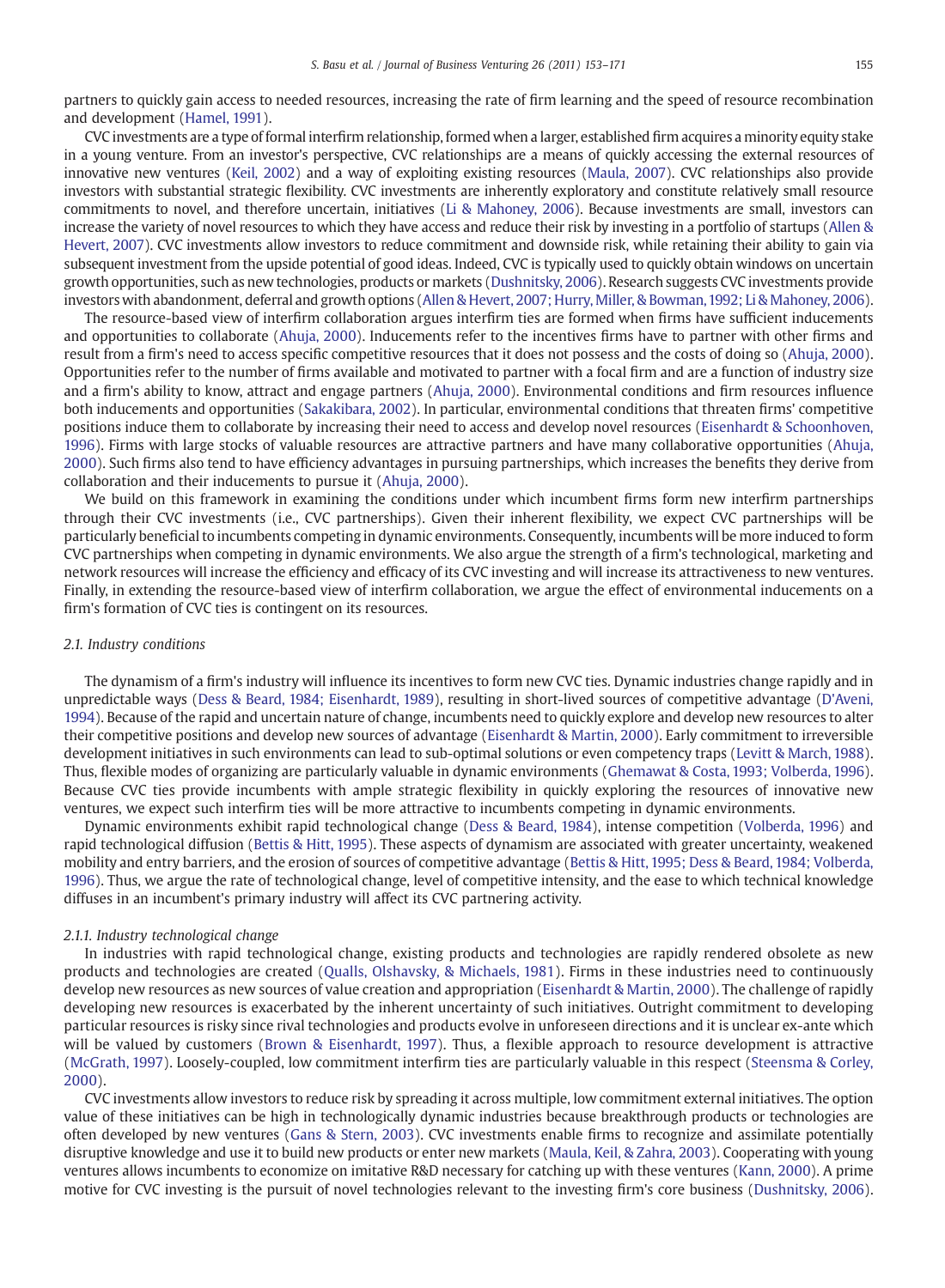<span id="page-3-0"></span>Research also shows that CVC investing can improve investor innovation [\(Dushnitsky & Lenox, 2005b](#page-17-0)). Thus, we expect the rate of technological change in a firm's primary industry will increase its incentives to form new CVC partnerships.

Hypothesis 1. The rate of technological change in a firm's industry will be positively associated with the number of new CVC partnerships it enters.

#### 2.1.2. Industry competitive intensity

Intensely competitive industries provide low returns for incumbents and threaten their survival [\(Barnett, 1997\)](#page-16-0). Incumbents in such industries often seek to innovate to increase their margins by building new resources that help differentiate their offerings or increase their relative efficiency [\(Geroski, 1990\)](#page-17-0), thereby achieving transient advantages ([D'Aveni, 1994\)](#page-16-0). Firms also often seek to develop complementary products to stimulate demand for their offerings and lock-in customers through switching costs ([Garud &](#page-17-0) [Kumaraswamy, 1993](#page-17-0)). In sum, the competitive intensity a firm experiences increases its incentives to alter its competitive position to compete more effectively [\(Porter, 1980](#page-18-0)).

Due to the frequency and unpredictably of competitive change in intensely competitive industries, incumbents have strong incentives to pursue strategically flexible, exploratory modes of organizing to achieve competitive repositioning [\(Ilinitch, D'Aveni,](#page-17-0) [& Lewin, 1996; Volberda, 1996\)](#page-17-0). Also, when competitive intensity threatens firm performance, it can increase the firm's willingness to pursue risky exploratory initiatives [\(March & Shapira, 1992\)](#page-18-0). CVC ties are exploratory and provide strategic flexibility in responding to competitively threatening environments. Through CVC investing, firms can increase their innovativeness by quickly accessing the novel knowledge of entrepreneurial firms and thus avoid costly imitative R&D ([Dushnitsky & Lenox, 2005b\)](#page-17-0). CVC investments can also stimulate the development of complementary products by new ventures, increasing demand for an investor's products and differentiating them from rivals ([Kann, 2000\)](#page-17-0). Finally, incumbents often use CVC to nurture the development of products and technologies that will enhance their operational efficiency ([Dushnitsky, 2006\)](#page-17-0). Thus, industry competitive intensity should increase a firm's inducements to form CVC partnerships.

In contrast, in industries with low competitive intensity, competitive change is slow and existing resources can provide durable sources of advantage [\(Thomas, 1996](#page-18-0)). In stable environments, exploration initiatives such as CVC investments can compromise the efficiency of exploiting existing competences [\(March, 1991](#page-18-0)). For example, the pursuit of new competencies may prematurely cannibalize the returns from existing competencies ([Kessler & Chakrabarti, 1996](#page-17-0)). Competitively stable environments tend to be less uncertain than highly rivalrous ones ([Thomas, 1996; Volberda, 1996](#page-18-0)). This reduces the value of hedging and increases the value of commitment [\(Ghemawat, 1991\)](#page-17-0). Thus, in industries with low competitive intensity, firms have little need to invest in flexible, exploratory initiatives [\(Volberda, 1996](#page-18-0)).

Hypothesis 2. The competitive intensity of a firm's industry will be positively associated with the number of new CVC partnerships it enters.

#### 2.1.3. Industry appropriability

Appropriability refers to the extent to which the economically valuable knowledge produced by a firm can be protected from spilling over to competitors [\(Teece,1986](#page-18-0)). Formal intellectual property rights (IPR), such as patents and trademarks, are a fundamental means by which firms protect their innovations from imitation [\(Teece, 1986\)](#page-18-0). However, the efficacy of IPRs as a means of appropriability varies significantly by industry [\(Levin, Klevorick, Nelson, & Winter, 1987](#page-18-0)). Weaker appropriability conditions increase the rate and volume of knowledge spillovers, which increase the rate of technological change by increasing technological opportunity for all firms [\(Klevorick,](#page-17-0) [Levin, Nelson, & Winter, 1995](#page-17-0)). Under a weak IPR regime, knowledge embodied in a firm's inventions is at risk of quickly diffusing to other firms, resulting in the rents from these assets rapidly dissipating [\(Teece, Pisano, & Shuen, 1997\)](#page-18-0). Incumbents must innovate continuously to link together temporary profit streams and achieve persistent profitability [\(Roberts, 1999](#page-18-0)). Weak appropriability also increases the uncertainty of the returns from committing to long periods of resource development [\(Sakakibara, 2002\)](#page-18-0). Thus, incumbents need to quickly and flexibly develop new resources to rapidly innovate. In industries inwhich the value of important firm resources, such as technological knowledge, erodes quickly, incumbents emphasize flexible, exploratory modes of organizing [\(Ghemawat & Costa,](#page-17-0) [1993](#page-17-0)). As the logic leading to the prior hypotheses suggests, CVC investments can increase the knowledge available to investors, enabling them to quickly and flexibly develop new resources. In contrast, stronger appropriability conditions increase a firm's incentives to commit to internally developing resources due to the greater certainty of the returns from such investments ([Levin et al., 1987\)](#page-18-0).

The benefits of interfirm collaboration in environments with weak appropriability are not without potential costs. A weak IPR regime can increase the risk of knowledge expropriation, reducing incentives to collaborate [\(Teece,1986\)](#page-18-0). However, these costs will be less relevant for CVC investors. Incumbents can compensate for weak IPRs through their use of strategic appropriability mechanisms, such as their possession of complementary assets [\(Gans & Stern, 2003](#page-17-0)) and their use of "firewalls" around confidential sources of information to prevent its leakage [\(Markham, Gentry, Hume, Ramachandran, & Kingon, 2005\)](#page-18-0). These mechanisms reduce the hazards of cooperating with new ventures [\(Cassiman & Veugelers, 2006](#page-16-0)). The staging of financing over multiple rounds also discourages new venture opportunistic behavior [\(Gompers, 1995](#page-17-0)). Finally, the risk of expropriation by new ventures is mitigated by a corporate investor's credible threat of an expensive IP lawsuit. In sum, we expect that in industries with weak IPR regimes, an incumbent's incentives to form new CVC partnerships will outweigh the risks of expropriation by new ventures in these environments.

Hypothesis 3. The strength of the appropriability regime in a firm's industry will be negatively associated with the number of new CVC partnerships it enters.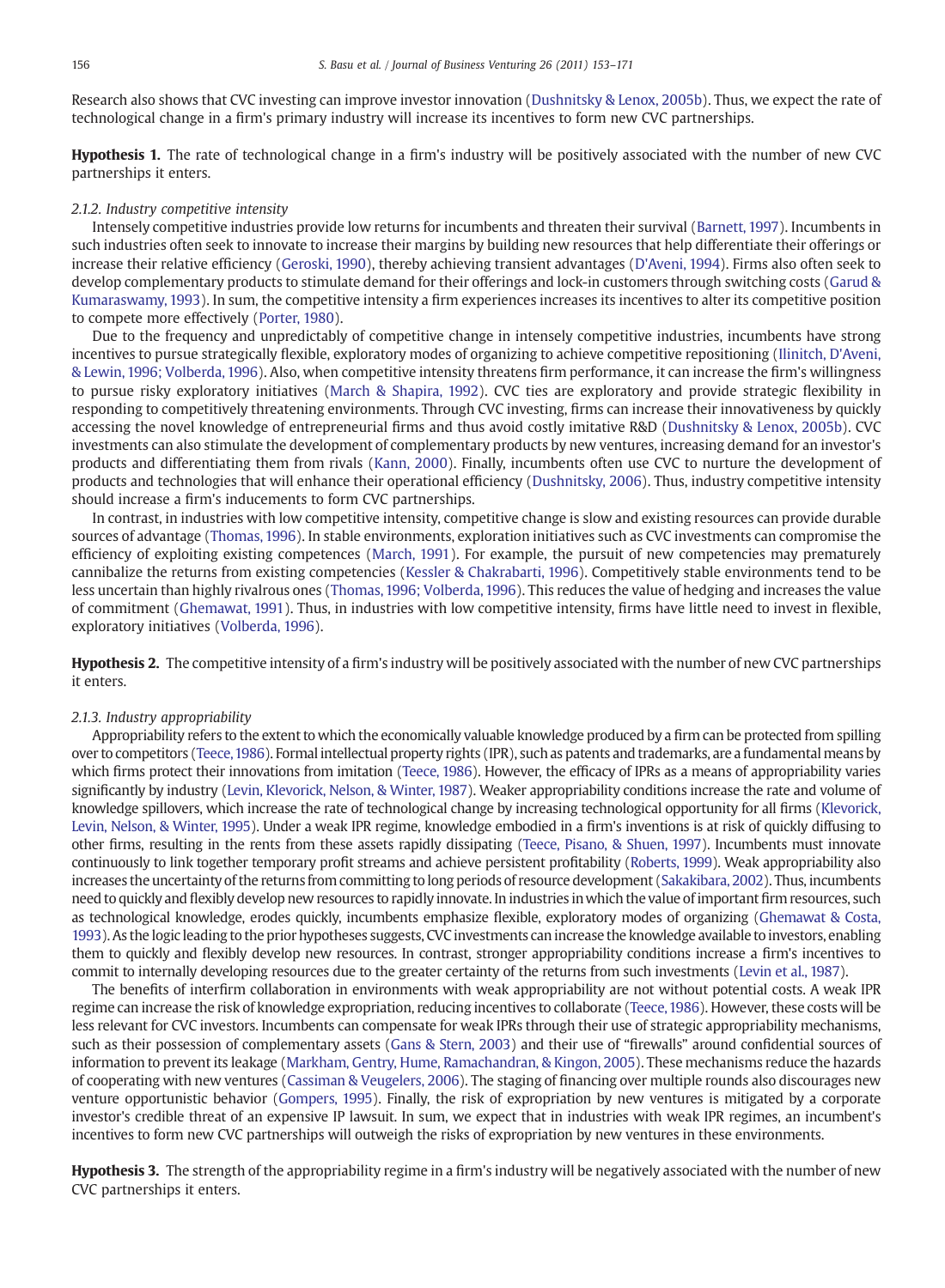#### <span id="page-4-0"></span>2.2. Firm resources

An established firm's resources will influence both its opportunities and inducements to invest in young ventures. Opportunities for interfirm ties depend on a firm's ability to identify, attract, and engage partners, which are greatly determined by the quality of its resources ([Ahuja, 2000](#page-16-0)). Corporate investors typically create portfolios of CVC investments [\(Allen & Hevert, 2007\)](#page-16-0), co-invest with independent VCs and rely on them for quality investment opportunities [\(Dushnitsky, 2006](#page-17-0)). Thus, CVC investors must be able to attract entrepreneurial ventures and IVCs to ensure sufficient investment opportunities. Since IVCs also pursue these ventures, CVC investors must offer benefits beyond financial capital ([Chesbrough, 2000\)](#page-16-0). We argue the extent to which an incumbent has extensive technological assets, valuable marketing resources such as brand name, and social network resources developed by coinvesting across diverse industries will increase its ability to attract investment opportunities.

A firm's resources will also influence its inducements for CVC investing. Research on interfirm collaboration argues the extent to which firms possess resources that have excess capacity and can be readily deployed to support new initiatives reduces the costs of undertaking such initiatives and increases their attractiveness ([Dyer & Singh, 1998\)](#page-17-0). Incumbents possessing such fungible resources will find it more efficient, and thus have stronger incentives, to form CVC partnerships. Firms also are more motivated to form partnerships when such ties help them retain and increase the efficient use of existing resources [\(Das & Teng, 2000](#page-16-0)). Thus, the strength of an incumbent's technological and marketing resources and the expertise it develops from prior CVC experience will increase its inducements to pursue CVC.

#### 2.2.1. Technological resources

A firm's technological resources will influence its CVC investment opportunities. Potential partners seek firms that have deep technological resources to learn from their expertise ([Ahuja, 2000\)](#page-16-0). Access to technological resources is particularly valuable to young ventures seeking CVC investment. Though a venture is typically founded with some specialized technological expertise, it is often unable to develop this technology further due to lack of resources such as expensive equipment or skilled personnel [\(Mitchell](#page-18-0) [& Singh, 1992](#page-18-0)). An incumbent's attractiveness to ventures seeking financing will increase if it has large stocks of technological resources such as patents, or if it signals its commitment to building such resources through investments in R&D [\(Stuart et al.,](#page-18-0) [1999\)](#page-18-0).

Technologically rich firms also have strong incentives to form CVC partnerships. A firm's technological resources enhance its "absorptive capacity" for recognizing and assimilating external knowledge [\(Cohen & Levinthal, 1990\)](#page-16-0). A firm with deep technological resources can more accurately evaluate the option value in forming a relationship with a venture and establish processes for assimilating knowledge necessary for exercising the option [\(McGrath, 1997](#page-18-0)). Firms with deep technological expertise are better at evaluating a venture's knowledge ([Sykes, 1986\)](#page-18-0), are more capable of identifying ways in which value can be captured from cooperating with new ventures ([Gans & Stern, 2003](#page-17-0)), and typically have the complementary technologies needed to derive value from technology options ([McGrath, 1997\)](#page-18-0).

Hypothesis 4. A firm's technological resources will be positively associated with the number of new CVC partnerships it enters.

#### 2.2.2. Marketing resources

Firms with strong marketing resources typically have powerful brands and positive reputations ([Srinivasan, Park, & Chang,](#page-18-0) [2005](#page-18-0)). A firm's brand and reputation improve its attractiveness to potential new venture VC syndicate partners because partnering with such a firm sends a positive signal about a venture's quality to interested third parties that otherwise lack information about its quality ([Ernst, Witt, & Brachtendorf, 2005; Stuart et al., 1999](#page-17-0)). Corporate investors are attractive partners when their marketing resources can compensate for the marketing deficiencies of young ventures [\(Kelly, Schaan, & Joncas, 2000\)](#page-17-0). Accessing an established firm's marketing resources, such as brand name, market knowledge or distribution channels, can increase a venture's chances of successfully commercializing its product or service [\(Teece, 1986](#page-18-0)), and help it develop its own marketing resources [\(Kelly et al., 2000](#page-17-0)).

In addition to attracting opportunities, the strength of a firm's marketing resources will increase its inducements to form CVC partnerships. Firms with ample marketing resources are more capable of identifying how new venture knowledge can be effectively commercialized [\(Keil, 2004\)](#page-17-0), and are more effective in helping a venture commercialize its invention [\(Kelly et al., 2000\)](#page-17-0). This increased efficacy should help corporate investors select better startups and improve their chances of success, resulting in more productive portfolios. Firms with strong marketing resources, such as well-known and respected brands, deep customer knowledge, promotional expertise and extensive distribution channels, often have excess capacity in such resources ([Penrose,](#page-18-0) [1959\)](#page-18-0). Given the exchange problems associated with such knowledge-based resources ([Chi, 1994](#page-16-0)), incumbents can increase the efficient use and retention of these resources by renting them to startups using CVC ties. As the strength of a firm's marketing resources increase, it should find it more efficient to pursue CVC partnerships and have stronger incentives to do so.

Hypothesis 5. A firm's marketing resources will be positively associated with the number of new CVC partnerships it enters.

#### 2.2.3. Diversity of CVC experience

In addition to internal firm resources, the social structural context in which a firm is embedded can affect its partnering opportunities [\(Gulati, 1999](#page-17-0)). Networks of interfirm ties influence partnering opportunities by providing information and reputation benefits, or "network resources," to well-connected firms ([Gulati, 1999](#page-17-0)). The widespread use of syndicated investing by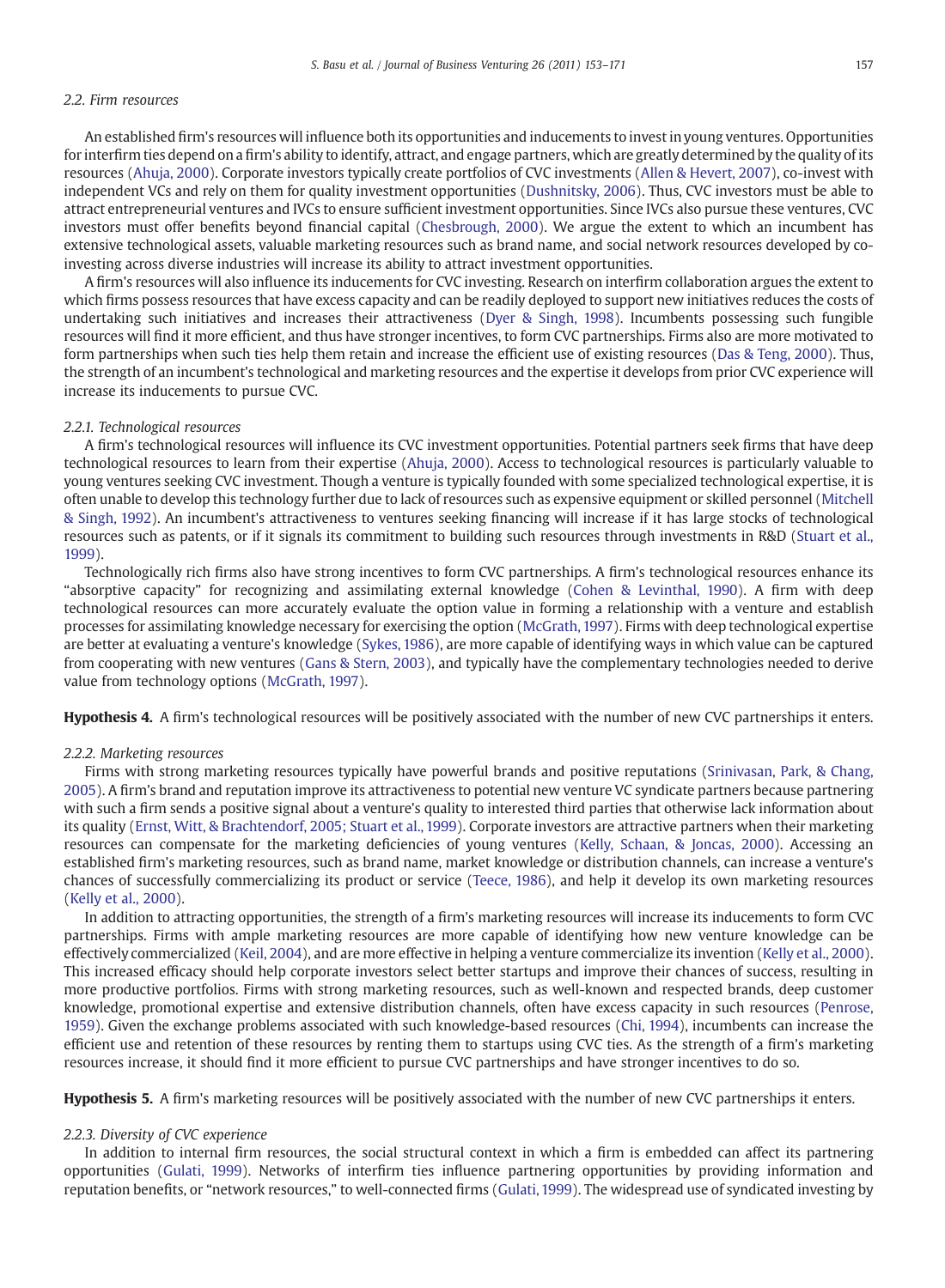<span id="page-5-0"></span>VCs<sup>5</sup> results in a social network that connects investors based on their prior co-investments in the same ventures ([Sorenson &](#page-18-0) [Stuart, 2001](#page-18-0)). This syndication network structures the flow of information about investment opportunities and investor behavior across VC market participants ([Sorenson & Stuart, 2001\)](#page-18-0).

The network resources and investment opportunities available to a CVC investor will be greater when it has previously invested across diverse industries. Because IVCs tend to specialize in particular industries [\(Sorenson & Stuart, 2001\)](#page-18-0), the VC syndication network exhibits a high degree of clustering whereby groups of investors that have invested in the same industries are densely interconnected in cliques ([Kogut, Urso, & Walker, 2007\)](#page-17-0). Firms that invest across diverse industries become members of numerous cliques, increasing their syndication network centrality ([Everett & Borgatti, 1998\)](#page-17-0). Research shows VCs that invest across more diverse sectors, and thus have more diverse investment experience, are more connected and central in the VC syndication network ([Guler, 2007; Kogut et al., 2007; Milanov, Dimov, & Shepherd, 2006](#page-17-0)). CVC investors syndicate their investments more frequently than IVCs, typically co-invest with IVCs, and generally invest with larger syndicates than rounds involving only IVCs [\(Dushnitsky,](#page-17-0) [2006\)](#page-17-0). Given their more intensive use of syndication, investing across diverse industries will tend to increase a corporate investor's centrality relative to similarly diversified IVCs $<sup>6</sup>$ .</sup>

Because investors that invest across diverse industries occupy more central positions in the syndication network, they accrue greater information and reputation benefits, which increase their ability to identify and attract venture investment opportunities ([Bygrave, 1988; Sorenson & Stuart, 2001\)](#page-16-0). Central firms have quicker access to more and better quality information about investment opportunities ([Sorenson & Stuart, 2001](#page-18-0)). Central firms are attractive to new ventures and venture capital syndicate partners because they can provide timely access to valuable information that is otherwise difficult to obtain and can facilitate access to additional investors or other valuable contacts ([Bygrave, 1988](#page-16-0)). Central VC firms can improve the performance of their portfolio firms by providing them with better value-added services [\(Hochberg, Ljungvist, & Lu, 2007](#page-17-0)). Central firms are also more prominent and visible, which enhances their attractiveness to potential partners [\(Gulati & Gargiulo, 1999\)](#page-17-0), such as new ventures and VC syndicate partners [\(Dimov & Milanov, 2010](#page-16-0)). The greater availability of information from multiple sources about the capabilities and behavior of central firms increases the reliability of this information and reinforces the development of a trustworthy reputation, increasing the investor's attractiveness to both new ventures and potential syndicate partners [\(Raub &](#page-18-0) [Weesie, 1990; Wright & Lockett, 2003\)](#page-18-0).

Besides increasing opportunities, a firm's investment diversity will affect its inducements to form CVC ties. The diversity of a firm's partnering experience improves its ability to manage and benefit from interfirm partnerships and thus increases its incentives to form such ties ([Powell, Koput, & Smith-Doerr, 1996\)](#page-18-0). Diverse CVC experience will benefit the specialized groups that typically manage firms' CVC investing [\(Dushnitsky, 2006\)](#page-17-0). Research suggests group member experiential diversity improves group task performance. Experientially diverse groups can draw on diverse perspectives, approaches, and information resources in performing their tasks, increasing the potential for cross-pollination of ideas and solutions ([Milliken & Martins, 1996](#page-18-0)). The cognitive variety in diverse groups challenges members' extant cognitive structures and beliefs about cause–effect relationships ([Lei, Hitt, & Bettis, 1996\)](#page-18-0). This reduces superstitious learning and stimulates deeper understanding of cause–effect relationships ([Levitt & March, 1988](#page-18-0)), fosters healthy skepticism in decision-making ([Janis, 1972](#page-17-0)), improves group decision quality [\(Kilduff,](#page-17-0) [Angelmar, & Mehra, 2000\)](#page-17-0), and promotes novel insights and solutions [\(Page, 2007\)](#page-18-0). A recent meta-analysis found task-related experiential diversity enhanced group problem-solving, creativity and decision-making [\(Horwitz & Horwitz, 2007](#page-17-0)).

These benefits of experiential diversity have implications for the performance of a firm's CVC activities and its incentives to invest. In evaluating investment opportunities, CVC groups with diverse industry experience will tend to have more rigorous due diligence processes, be less susceptible to being misled by opportunistic entrepreneurs, and more capable of effectively utilizing information about investment opportunities [\(De Clercq & Sapienza, 2005](#page-16-0)). In negotiating and approving investments, CVC groups with diverse experience will be less prone to decision biases and generate higher quality decisions ([Yang et al., 2009](#page-18-0)). [Yang et al.](#page-18-0) [\(2009\)](#page-18-0) found the diversity of a CVC investor's experience increased its ability to select and appropriately value high quality ventures. In monitoring ventures, experientially diverse CVC groups will have faced a variety of contractual problems, unanticipated contingencies and other monitoring difficulties. This should enhance their ability to write contracts that minimize agency problems and maximize entrepreneurial effort and help them quickly recognize potential problems in their ventures. Finally, because of their broader social networks, deeper understanding of startup performance, and their ability to cross-pollinate ideas across sectors, experientially diverse CVC groups may be able to offer their portfolio firms better advice and coaching. Thus, controlling for the amount of experience, CVC investors that have invested across diverse industries should be better at evaluating and managing VC investments, resulting in lower uncertainty about CVC and a greater willingness form new CVC ties.

Hypothesis 6. The diversity of a firm's CVC investment experience will be positively associated with the number of new CVC partnerships it enters.

<sup>5</sup> During the period of this study (1990–2000), 50.8% of all venture capital investments in the U.S. were syndicated [\(Wright and Lockett, 2003](#page-18-0)). CVC investors syndicate the vast majority of their investments, typically with IVCs, and generally invest with larger syndicates than rounds involving only IVCs [\(Dushnitsky,](#page-17-0) [2006](#page-17-0)). In our data, 88% of CVC investments were syndicated, with an average syndicate size of 5.1 investors.

 $6$  In our data, the correlations between a CVC investor's investment diversity (defined below) and four standard measures of network centrality (i.e., degree centrality, betweenness centrality, Bonacich power centrality and eigenvector centrality) in the U.S. VC syndication network were, respectively, 0.43, 0.23, 0.33 and 0.41. The correlations between the investment diversity of all other VC investors and the same centrality measures during the same period were, respectively, 0.31, 0.24, 0.10, and 0.29. Thus, consistent with our argument, VC investors with diverse investment diversity are more central in the syndication network and investment diversity is more strongly correlated with syndication network centrality for CVCs than for IVCs. We thank Dimo Dimov for these data.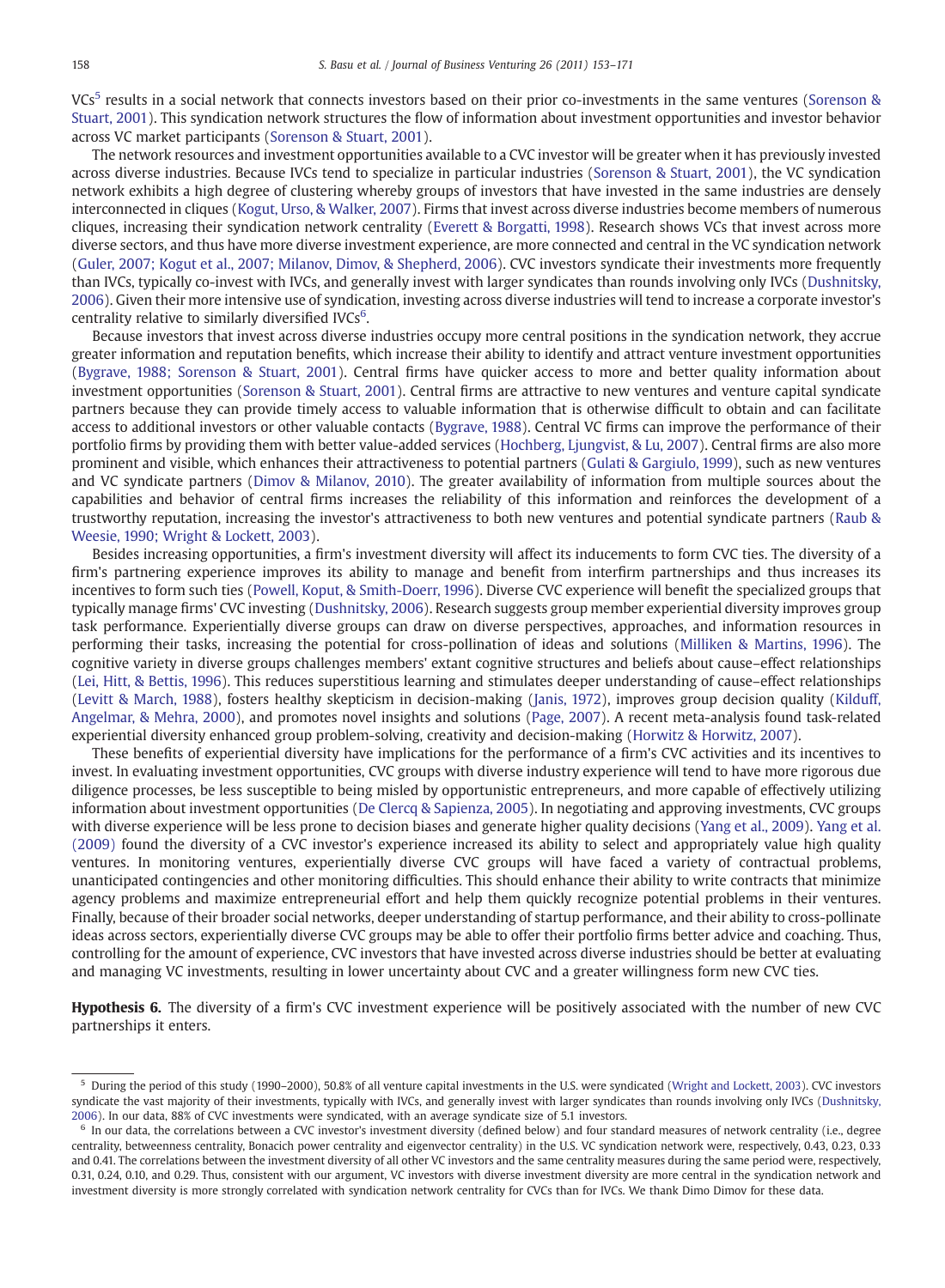#### <span id="page-6-0"></span>2.3. The interaction of firm resources and industry conditions

While we have examined how and why industry conditions and firm resources independently influence a firm's inducements and opportunities to form CVC partnerships, we now examine the influence of the interaction of these environmental and firm characteristics on a firm's formation of CVC ties. These interactions are largely unexplored in the CVC and broader interfirm collaboration literature. Because a firm's resource endowments influence both its inducements and opportunities to partner, we separately consider how a firm's environmental inducements to partner interact with the opportunity-generating and inducement-generating dimensions of its resources. In so doing, we derive competing hypotheses regarding the influence of the interaction of environmental dynamism and firm resources on CVC partnership formation. First, we consider how the effect of environmental inducements on a firm's formation of CVC ties depends on the partnering opportunities generated by its resource endowments. Next, we examine how the inducements generated from a firm's environment interact with the inducements generated by its resource endowments to influence its formation of CVC ties.

Prior research suggests a firm's resource endowments may either facilitate or inhibit its efforts to explore and change in responding to a dynamic environment [\(Kraatz & Zajac, 2001\)](#page-17-0). In the context of exploratory interfirm partnerships such as CVC ties, the resource endowments of a potential corporate investor can enhance the positive influence of environmental dynamism on its formation of CVC ties by generating sufficient CVC partnering opportunities. In the absence of sufficient opportunities, inducements to partner will have little effect on the rate of partnership formation [\(Ahuja, 2000](#page-16-0)). In other words, although firms may have powerful incentives to partner, if they are unable to attract a sufficient supply of likewise motivated partners to meet this demand, their ability to form interfirm ties will suffer. To the extent firm technological, marketing and network resources generate CVC partnering opportunities, the ability of firms to establish CVC ties as a flexible response to dynamic environmental conditions will be constrained by the degree to which they possess such resources.

In environments characterized by rapid technological change, high competitive intensity and weak appropriability, firms have strong incentives to form CVC partnerships because they provide investors with a highly flexible means of quickly exploring the external resources of innovative new ventures. In threatening environments like these, firms with ample technological, marketing and network resources are better positioned to identify and attract young ventures as partners. These resource-rich firms will also have the necessary excess capacity, or "slack," in these resources to undertake risky, exploratory activities, such as CVC investing, which are necessary for long-term viability in dynamic environments ([March, 1991](#page-18-0)). Thus, as the need arises, resource-rich incumbents will have substantial opportunities and the ability to exploit their existing resources through the formation of CVC ties. Conversely, firms lacking such resources will be less attractive partners and will not have sufficient slack in these resources to invest in necessary, yet risky exploratory relationships. These limited opportunities and ability will reduce the likelihood that resource-poor firms will invest in young ventures to adapt to dynamic environments. These arguments are consistent with the general proposition that organizational resources facilitate exploration and strategic change in the face of turbulent industrial environments [\(Kraatz & Zajac, 2001\)](#page-17-0).

Hypothesis 7a. Increases in a firm's technological and marketing resources and investment diversity will strengthen the effects of industry technological change, competitive intensity and appropriability on the number of new CVC partnerships it enters.

In contrast to this prediction, an examination of how environmental dynamism influences the inducements of resource-rich firms suggests a competing hypothesis. Although resource-rich incumbents will have ample partnering opportunities, the motivations of such well-endowed firms to pursue exploratory activities may be significantly diminished when facing dynamic competitive environments ([Kraatz & Zajac, 2001\)](#page-17-0). In the absence of sufficient inducements to pursue exploratory interfirm ties, opportunities to partner will have little effect on the rate of partnership formation [\(Ahuja, 2000\)](#page-16-0). To the extent dynamic environments diminish the incentives of resource-rich firms to pursue exploratory initiatives [\(Kraatz & Zajac, 2001\)](#page-17-0), the influence of industrial dynamism on firm CVC partnership formation will decline as the resource endowments of potential investors increase.

Research provides at least three explanations for why increasing resource endowments diminish a firm's incentives to pursue exploratory initiatives in the face of dynamic environments ([Kraatz & Zajac, 2001\)](#page-17-0). First, as environmental dynamism increases and therefore becomes more threatening to a firm's economic performance, resource-rich firms often focus on increasing the efficient use of these resources in their existing technological, product and market domains rather than exploring new domains ([Ghemawat](#page-17-0) [& Costa, 1993;](#page-17-0) [Levinthal & March, 1993; Staw, Sandelands, & Dutton, 1981\)](#page-18-0). Resource-rich firms tend to have greater confidence in their own capabilities and are more likely to rely on these capabilities rather than external sources when faced with threatening environments ([Levitt & March, 1988\)](#page-18-0). Building on prospect theory [\(Kahneman & Tversky, 1979](#page-17-0)), [Amason and Mooney \(2008\)](#page-16-0) argued that firms that have accumulated substantial slack resources have higher reference points, relative to slack-poor firms, by which they judge good versus poor performance. Consequently, as a resource-rich firm's objective competitive environment becomes more dynamic, it will tend to perceive this environment, relative to a resource-poor firm, as more threatening, leading it to focus on increasing the efficiency of its existing resources and avoiding riskier, external exploratory initiatives ([Amason & Mooney,](#page-16-0) [2008; Dutton & Jackson,1987\)](#page-16-0). In contrast, resource-poor firms will have lower reference points and will be prone to frame strategic issues, such as those stemming from a dynamic environment, as opportunities to improve their performance [\(Amason & Mooney,](#page-16-0) [2008; Fiegenbaum, Hart, & Schendel, 1996](#page-16-0)), which increases a firm's willingness to pursue risky, exploratory initiatives ([Sharma,](#page-18-0) [2000\)](#page-18-0). Amason and Mooney found evidence consistent with these arguments. In sum, a firm's resource endowments shape the perceptions and judgments of its decision-makers and, paradoxically, make resource-rich firms less likely to pursue exploratory strategic initiatives as environmental turbulence increases [\(Julian & Ofori-Dankwa, 2008; Kraatz & Zajac, 2001\)](#page-17-0).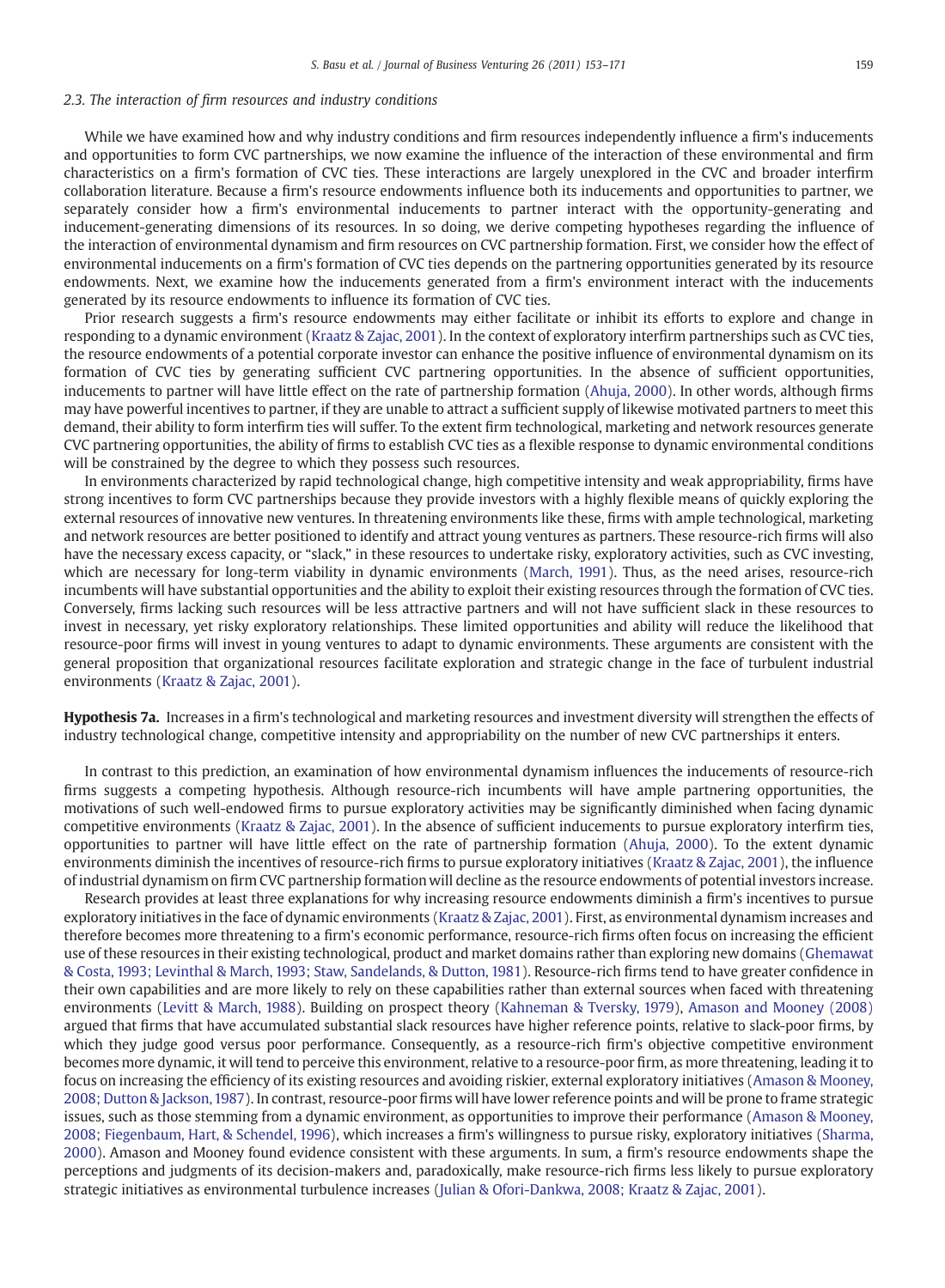<span id="page-7-0"></span>Second, because resource-rich firms typically have slack in their resources ([Penrose, 1959](#page-18-0)), their performance may be buffered from environmental threats [\(Kraatz & Zajac, 2001](#page-17-0)). As a result, resource-rich firms are less likely to be induced to adapt to a dynamic environment through exploratory initiatives ([Dutton & Duncan, 1987; Kraatz & Zajac, 2001](#page-17-0)). In contrast, resource-poor firms will have strong incentives to access external resources in competitively threatening environments, given their inability to internally buffer such external threats ([Patzelt, Shepherd, Deeds, & Bradley, 2008\)](#page-18-0). Research shows the possession of slack resources reduces the positive influence of environmental dynamism on a firm's pursuit of corporate entrepreneurship initiatives ([Simsek, Veiga, & Lubatkin, 2007\)](#page-18-0). [Voss et al. \(2008\)](#page-18-0) found that as firms perceived their environments to be more threatening, firms with substantial slack in their operating assets increased their pursuit of product exploitation rather than exploration. Finally, substantial resource endowments are typically associated with substantial commitments [\(Kraatz & Zajac, 2001\)](#page-17-0). In the process of building valuable resources, firms make binding commitments to specific goals, practices, structures and routines, which constrain resource-rich firms more so than poorer firms in deploying or altering their resources ([Selznick, 1957](#page-18-0)). Because of these commitments, the preservation and protection of firm resources become valued as ends in themselves, which can lead to substantial internal conflicts, politicking, strong negative emotions and outright opposition when a firm's existing resources are threatened [\(Selznick, 1957\)](#page-18-0). Thus, as environmental dynamism increases, resource-rich firms are more likely to resist exploratory initiatives that threaten to alter their resources or redeploy them to other purposes ([Kraatz & Zajac, 2001; Staw et al., 1981\)](#page-17-0), while resource-poor firms have much less to lose and protect and more to gain from exploratory initiatives ([Fiegenbaum et al., 1996](#page-17-0)). In contrast, in more benign or stable environments, both resource-rich and resource-poor firms will face relatively fewer threats and thus have similarly muted external inducements to explore.

Because CVC partnerships are exploratory initiatives for corporate investors, the prior arguments suggest resource-rich incumbents' incentives to form such partnerships will decline as the dynamism in their primary industries increases. Industries characterized by rapid technological change, high competitive intensity and weak appropriability are highly dynamic and represent competitively threatening environments for incumbents. Thus, as the strength of an incumbent's technological and marketing resources increase, it will be less likely to form new CVC partnerships because its personnel perceive less of a need to pursue such exploratory initiatives and because they desire to apply these resources to existing operating domains to increase their efficient utilization or minimize internal conflicts. In addition, corporate investors with highly diverse investment experience will reduce the scope and rate of their CVC partnering activity and focus it on fewer economic sectors and fewer ventures as environmental dynamism increases. Increasing environmental threats often lead firms to use slack resources as a buffer rather than a pool of discretionary resources for pursuing risky exploratory initiatives ([Deephouse & Wiseman, 2000\)](#page-16-0); causing discretionary corporate venturing activities to be scaled back or shuttered to conserve firm resources ([Fast, 1981; Gompers, 2002](#page-17-0)). Because CVC units with more diverse partnering experience will tend to be larger and embody greater levels of commitment ([Milanov et al., 2006](#page-18-0)), these groups will have strong incentives to reduce the scope and scale of their investment activity to increase the efficiency of the resources under their control and to preserve and protect these resources by actively defending their group's survival. This argument is consistent with research that shows diversified firms tend to restructure to focus on fewer businesses as environmental dynamism increases because doing so increases the efficient use of existing firm resources and protects firms from failure [\(Bergh & Lawless, 1998\)](#page-16-0).

Hypothesis 7b. Increases in a firm's technological and marketing resources and investment diversity will diminish the effects of industry technological change, competitive intensity and appropriability on the number of new CVC partnerships it enters.

#### 3. Methods

We constructed a panel for the period 1990–2000 using a sample of all firms in the 1990 Fortune 500 list. Because CVC investments are typically made by large, established firms ([Dushnitsky, 2006\)](#page-17-0), we focused our study on such firms.We chose the period 1990–2000 because the number of firms making CVC investments and the average investor's volume of CVC activity grew during this period, suggesting ample cross-sectional and within-firm variation in CVC activity [\(Dushnitsky & Lenox, 2005a\)](#page-17-0). We chose to sample firms at the beginning of the study period to minimize survivor bias. The primary businesses of these firms operated in 312 industries (at the 4 digit SIC level) during this time period, resulting in considerable variation in our industry-level variables. Although firms were sampled based on their sales volume (i.e., membership in the Fortune 500), this selection criterion does not introduce an omitted variable bias (i.e., endogeneity) because, as we discuss below, we explicitly control for differences in firm size. We also control for unobserved differences (i.e., omitted variables) in firm CVC activity in our panel data estimation using firm and period effects. While generally large, sample firms exhibited substantial variation across all firm-level explanatory variables (see [Table 1](#page-8-0)). Finally, most sample firms did not make a CVC investment, further demonstrating that we do not sample on the dependent variable.

We dropped firms missing financial data, leaving a final sample of 477 firms in 312 primary industries and 4406 firm-year observations. Our panel is unbalanced as 105 firms ceased to exist or were acquired during the sample period. Of the 477 firms in 312 industries, 83 firms from 73 industries engaged in CVC. These 83 investors made 1860 investments, worth \$7.7 billion, in 1271 unique ventures.

#### 3.1. Dependent variable

Given the motivation for our research question and our theoretical framing, our dependent variable is the formation of new CVC partnerships. We operationalize this variable as the number of new portfolio firms in which firm *i* made CVC investments in year t.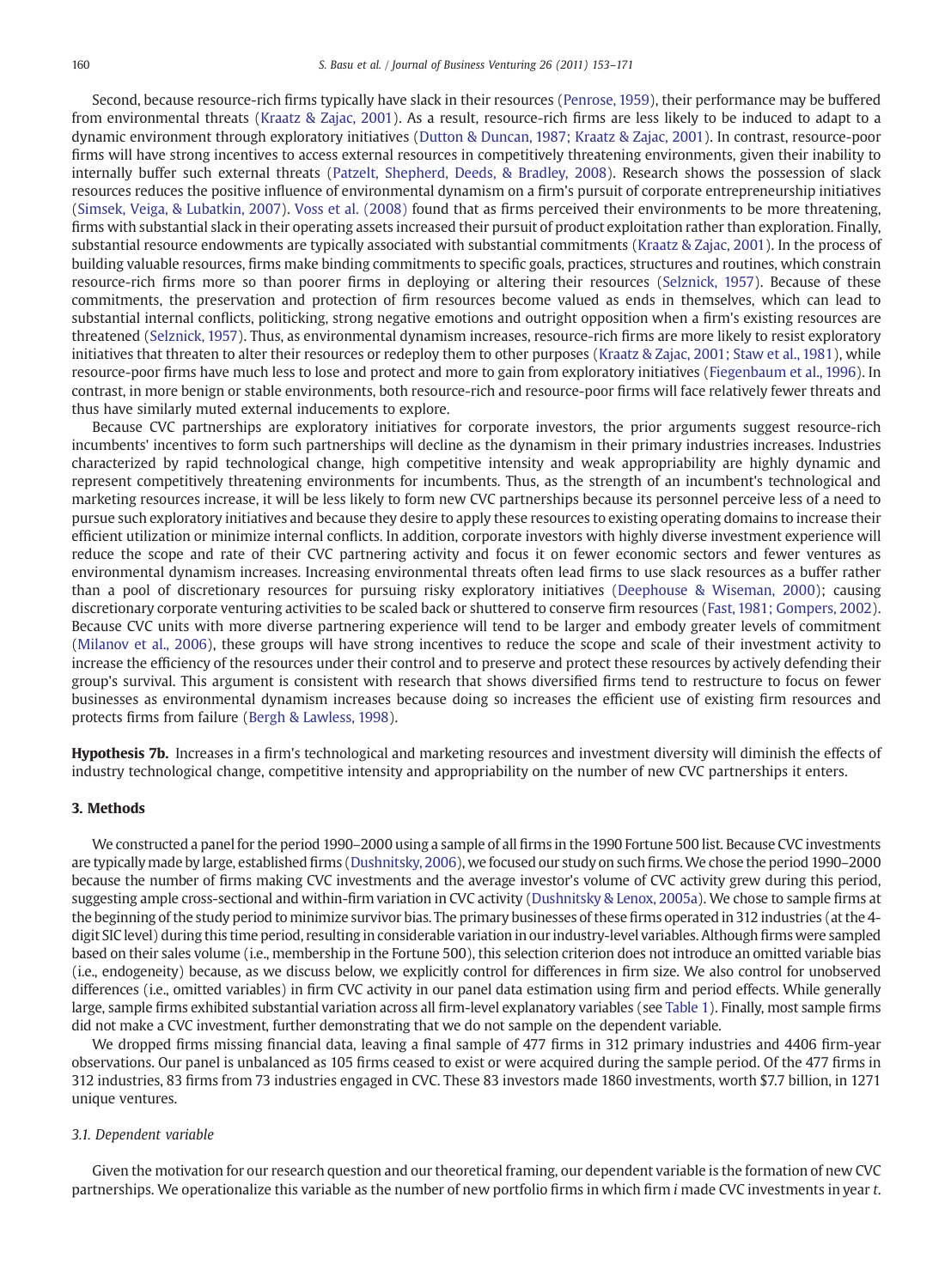## Correlations and descriptive data.

<span id="page-8-0"></span>Table 1

 $\overline{\phantom{0}}$ 

|                                                     | N    | Mean              | S.D.  | Min             | Max   |                      | 2                    | 3                     | 4                               | 5                         | 6                     | 7                    | 8                     | 9                    | 10                                                                     | 11                   | 12                                      | 13            | 14                              | 15 | 16 | 17                   |
|-----------------------------------------------------|------|-------------------|-------|-----------------|-------|----------------------|----------------------|-----------------------|---------------------------------|---------------------------|-----------------------|----------------------|-----------------------|----------------------|------------------------------------------------------------------------|----------------------|-----------------------------------------|---------------|---------------------------------|----|----|----------------------|
| 1. Number of<br><b>CVC</b>                          | 4406 | 0.309             | 4.201 | $\overline{0}$  | 179   | 1.000                |                      |                       |                                 |                           |                       |                      |                       |                      |                                                                        |                      |                                         |               |                                 |    |    |                      |
| investments                                         |      |                   |       |                 |       |                      |                      |                       |                                 |                           |                       |                      |                       |                      |                                                                        |                      |                                         |               |                                 |    |    |                      |
| 2. Industry<br>growth                               | 4406 | 0.043             |       | $0.121 - 0.554$ | 3.504 | $0.213*$             | 1.000                |                       |                                 |                           |                       |                      |                       |                      |                                                                        |                      |                                         |               |                                 |    |    |                      |
| 3. Industry<br>capital<br>intensity                 |      | 4406 0.037        | 0.028 | $\overline{0}$  | 0.343 | $0.061^* - 0.025$    |                      | 1.000                 |                                 |                           |                       |                      |                       |                      |                                                                        |                      |                                         |               |                                 |    |    |                      |
| 4. Industry<br>advertising<br>intensity<br>(logged) | 4406 | 0.462             | 0.291 | $\overline{0}$  |       | $1.364 - 0.006$      | 0.015                | $-0.160$ <sup>3</sup> | 1.000                           |                           |                       |                      |                       |                      |                                                                        |                      |                                         |               |                                 |    |    |                      |
| 5. Industry<br><b>CVC</b><br>involvement            |      | 4406 2.902 5.034  |       | $\overline{0}$  | 73    | 0.172                | $0.115$ <sup>3</sup> | 0.063                 | $0.110$ <sup>3</sup>            | 1.000                     |                       |                      |                       |                      |                                                                        |                      |                                         |               |                                 |    |    |                      |
| 6. Firm<br>liquidity<br>(logged)                    | 4399 | 0.283             | 0.105 | 0.002           | 1.058 | $0.054$ <sup>*</sup> | $0.054$ <sup>*</sup> | 0.021                 | $-0.033$                        | 0.094                     | 1.000                 |                      |                       |                      |                                                                        |                      |                                         |               |                                 |    |    |                      |
| 7. Firm sales<br>(logged)                           | 4405 | 3.389             | 0.511 | $\overline{0}$  | 5.242 | 0.137                | 0.043                | 0.013                 | 0.087                           | $0.102$ <sup>*</sup>      | $-0.158$ <sup>*</sup> | 1.000                |                       |                      |                                                                        |                      |                                         |               |                                 |    |    |                      |
| 8. Firm age                                         |      | 4406 75.028 33.06 |       | 3               | 232   | $-0.017$             | $-0.010$             | 0.001                 | 0.038                           | $-0.069$ $*$ $-0.113$     |                       | 0.140                | 1.000                 |                      |                                                                        |                      |                                         |               |                                 |    |    |                      |
| 9. Firm<br>investment<br>history                    | 4406 | 0.877             | 6.686 | $\overline{0}$  | 255   | $0.756$ <sup>*</sup> | $0.169*$             | 0.040                 | 0.019                           | $0.163$ <sup>*</sup>      | $0.052*$              | $0.166$ <sup>*</sup> | 0.016                 | 1.000                |                                                                        |                      |                                         |               |                                 |    |    |                      |
| 10. Firm<br>diversification                         | 4406 | 4.476             | 2.665 | $\overline{1}$  | 20    | 0.066                | 0.017                | $-0.076*$             | $-0.115*$                       | $-0.058$ $*$ $-0.092$ $*$ |                       | $0.371*$             | $0.136*0.087$         |                      | 1.000                                                                  |                      |                                         |               |                                 |    |    |                      |
| 11. Industry<br>tech change<br>(logged)             |      | 4406 0.454        | 0.302 | $\overline{0}$  | 1.533 | 0.084                | $0.108$ <sup>*</sup> | $0.153$ <sup>*</sup>  | $0.119*$                        | $0.531*$                  | $0.169*$              |                      |                       |                      | $0.114^*$ - 0.140 <sup>*</sup> 0.128 <sup>*</sup> - 0.103 <sup>*</sup> | 1.000                |                                         |               |                                 |    |    |                      |
| 12. Industry<br>competitive<br>intensity            |      | 4406 0.427        | 0.256 | $\overline{0}$  | 0.981 | 0.015                | 0.061                |                       | $0.182* -0.095*$                | $0.086$ <sup>*</sup>      | $0.062*$              | $-0.132$ * $-0.011$  |                       | 0.026                | $-0.034$                                                               | $0.059$ <sup>*</sup> | 1.000                                   |               |                                 |    |    |                      |
| 13. Industry<br>appropriability                     |      | 3976 27.636       | 7.770 | 10.36           | 44.36 | 0.001                | 0.076                |                       | $0.206^* - 0.082^{\frac{1}{3}}$ | 0.085                     | 0.026                 | $0.126*$             | $-0.035$              | 0.022                | 0.032                                                                  | 0.343'               | $0.082$ <sup>3</sup>                    | 1.000         |                                 |    |    |                      |
| 14. Firm tech<br>resources<br>(logged)              |      | 4406 1.428        | 0.993 | $\mathbf{0}$    | 4.230 | $0.122$ <sup>*</sup> | 0.080                | 0.161                 | 0.023                           | 0.261                     | 0.038                 | 0.541                | $0.041$ $*$ 0.178 $*$ |                      | $0.136*$                                                               | $0.498*$             | $-0.070$ <sup>*</sup>                   | $0.368*1.000$ |                                 |    |    |                      |
| 15. Firm mktg<br>resources<br>(logged)              |      | 4114 1.149        | 0.990 | $\overline{0}$  | 3.653 | $0.107*$             | $0.056*$             | $-0.159*$             | $0.502*$                        | $0.147*$                  | 0.018                 | 0.379'               | $0.096*0.131*$        |                      |                                                                        |                      | $0.051^*$ $0.191^*$ $-0.130^*$ $-0.029$ |               | $0.243*1.000$                   |    |    |                      |
| 16. Investment<br>diversity                         | 4406 | 0.049             | 0.181 | $\overline{0}$  | 0.978 | 0.295                | $0.079$ <sup>3</sup> | 0.017                 | 0.026                           | 0.300                     | 0.035                 | 0.283                | 0.017                 | 0.545                | $0.119*$                                                               | $0.264$ <sup>*</sup> | $0.050*$                                |               | $0.099*0.314*0.193*1.000$       |    |    |                      |
| 17. Firm<br>alliances                               |      | 4406 2.394        | 7.806 | $\overline{0}$  | 174   | $0.107*$             | $0.048*$             | $-0.004$              | 0.019                           | $0.206$ <sup>*</sup>      | 0.065                 | $0.397*$             | $-0.057*$             | $0.128$ <sup>*</sup> | 0.013                                                                  | $0.285*$             | $-0.055$ <sup>*</sup>                   |               | $0.136*0.352*0.258*0.354*1.000$ |    |    |                      |
| 18. Firm<br>acquisitions                            | 4406 | 1.346             | 2.840 | $\overline{0}$  | 55    | $0.186$ <sup>*</sup> |                      | $0.043* -0.041$       | 0.010                           | $0.115$ <sup>*</sup>      | 0.044                 |                      | $0.387* -0.033$       | $0.127*$             |                                                                        |                      | $0.228*0.122* -0.077*$                  | 0.016         | $0.227*0.180*0.184*$            |    |    | $0.278$ <sup>*</sup> |

 $*$  Significant at  $p<0.01$ .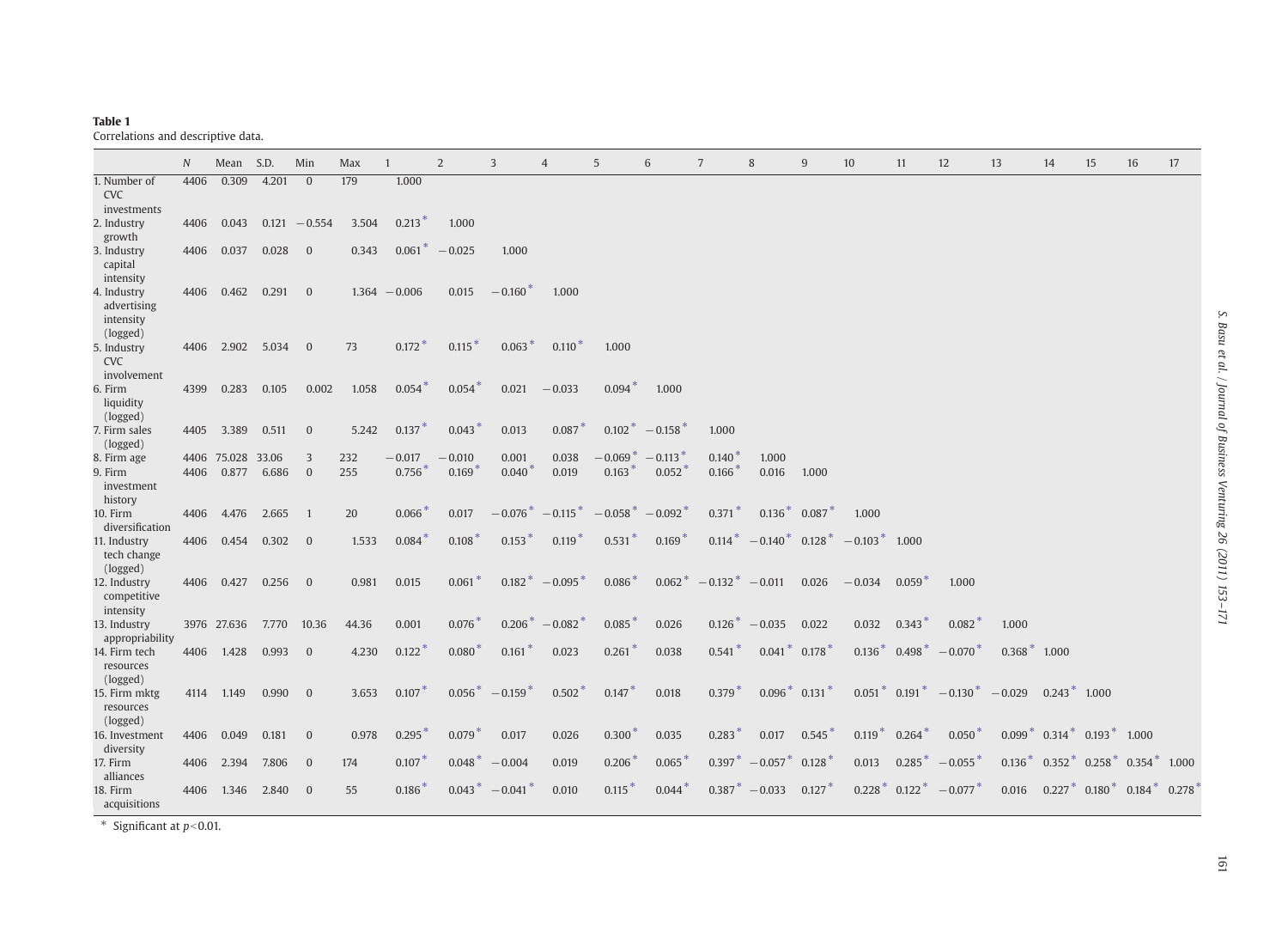We did not count follow-on investments in existing portfolio firms because the initial investment creates the interfirm tie. We collected data on a firm's CVC activity from the VentureXpert database. VentureXpert contains comprehensive historical data on venture funds, corporate investors, venture-backed firms, and analytic data on fund commitments, disbursements, statistics and performance. Several studies on independent and corporate venture capital have used this database (e.g., [Dushnitsky & Lenox,](#page-17-0) [2005a,b; Gompers, 1995;Wadhwa & Kotha, 2006](#page-17-0)).

#### 3.2. Independent variables

To construct industry-level variables, we followed the approach used by [Sakakibara \(2002\).](#page-18-0) We first identified the industry(ies) in which sample firm *i* operated in year t and then obtained industry segment revenues using Compustat Business Segment data. We then recorded the 4-digit SIC of the segment in which it generated the largest sales volume as its primary industry for that year.

#### 3.2.1. Industry technological change

We measure the rate of technological change in firm  $i$ 's primary industry in year  $t$  using the ratio of industry R&D expenditures to industry sales (industry R&D intensity). R&D by incumbents represents technological inputs (i.e., knowledge flows) to technical innovation within an industry and is strongly correlated with industry innovation output ([Acs & Audretsch, 1988; Griliches, 1990](#page-16-0)). Industries with larger R&D ratios exhibit greater technological change ([Griliches & Lichtenberg, 1983; Kortum, 1997; Thornhill,](#page-17-0) [2006\)](#page-17-0). We collected these data from R&D Ratios and Budgets.

#### 3.2.2. Industry competitive intensity

Following prior research (e.g., [Geroski, 1990](#page-17-0)), we measure the competitive intensity in firm i's primary industry in year t using the reverse-scaled concentration ratio of the top four selling firms in that industry. We calculated this measure as one minus the ratio of the industry sales of the top four firms to total industry revenues in year t (i.e., 1 – CR4). This measure ranges between 0 and 1, with higher values indicating increasingly intense competition. These data were obtained from the Annual Survey of Manufactures and Compustat Business Segment data.

#### 3.2.3. Industry appropriability

Following [Sakakibara \(2002\)](#page-18-0), we measure the strength of the appropriability regime in firm i's primary industry as the average percentage of process and product innovations in the industry that patents effectively protect from imitation. We obtained these data from the Carnegie–Mellon Survey (CMS) of industrial R&D [\(Cohen, Nelson, & Walsh, 2000\)](#page-16-0). The CMS was administered in 1994, about the midpoint of our sample time period. Thus, this variable is time-invariant. A comparison of the CMS results with a similar survey conducted earlier [\(Levin et al., 1987\)](#page-18-0) shows that industry appropriability conditions are relatively stable over time. The CMS was limited to manufacturing sectors. Thus, data are available for only manufacturing firms, which constituted about 90% of our sample.

#### 3.2.4. Firm technological resources

A firm's patent stock is a good measure of its stock of technological resources ([Henderson & Cockburn, 1994\)](#page-17-0). We measure technological resources of firm i in year t as the number of patents it obtained in the five years prior to and including year t. Patents were counted in the year of application to precisely captures the timing of knowledge creation ([Griliches, 1990\)](#page-17-0). We used the Delphion database to collect firm patent data, aggregating subsidiary patents up to the parent.

#### 3.2.5. Marketing resources

Greater advertising expenditure by a firm signifies stronger marketing resources [\(Chattejee & Wernerfelt, 1991\)](#page-16-0). We measure firm marketing resources as the annual advertising expenditures (in millions of dollars) of firm *i* in year *t*. We obtained these data from Compustat, Compact Disclosure, 10-Ks, and Advertising Ratios and Budgets.

#### 3.2.6. Investment diversity

To compute the diversity of a firm's portfolio, we use the 4-digit Venture Economics Industry Classification (VEIC) code that VentureXpert assigns to a venture's primary industry. Prior research has used VEIC codes to determine a venture's industry ([Dushnitsky & Lenox 2005a\)](#page-17-0). We recorded the VEIC code of each venture in which firm i invested in the five years prior to and including year t. The use of a five year window to observe interfirm ties is common in the interorganizational network literature (e.g., [Gulati, 1999; Hochberg et al., 2007](#page-17-0)). Diversity was computed as a reverse-scaled Herfindahl index: 1 –  $\sum p_j^2$ , where  $p_j$  is the proportion of firm i's investments in ventures in industry j.

#### 3.3. Control variables

#### 3.3.1. Industry capital intensity, advertising intensity and growth

We control for industry conditions that affect the availability of investment opportunities (i.e., number of ventures) within an industry. These conditions, if unobserved, may be confounded with the effects of our hypothesized industry variables. The rates of entry, growth and innovativeness of new firms are negatively affected by the capital intensity of an industry ([Acs & Audretsch,](#page-16-0) [1988\)](#page-16-0). As an entry barrier, high capital intensity can also increase an incumbent's incentive to pursue innovation through internal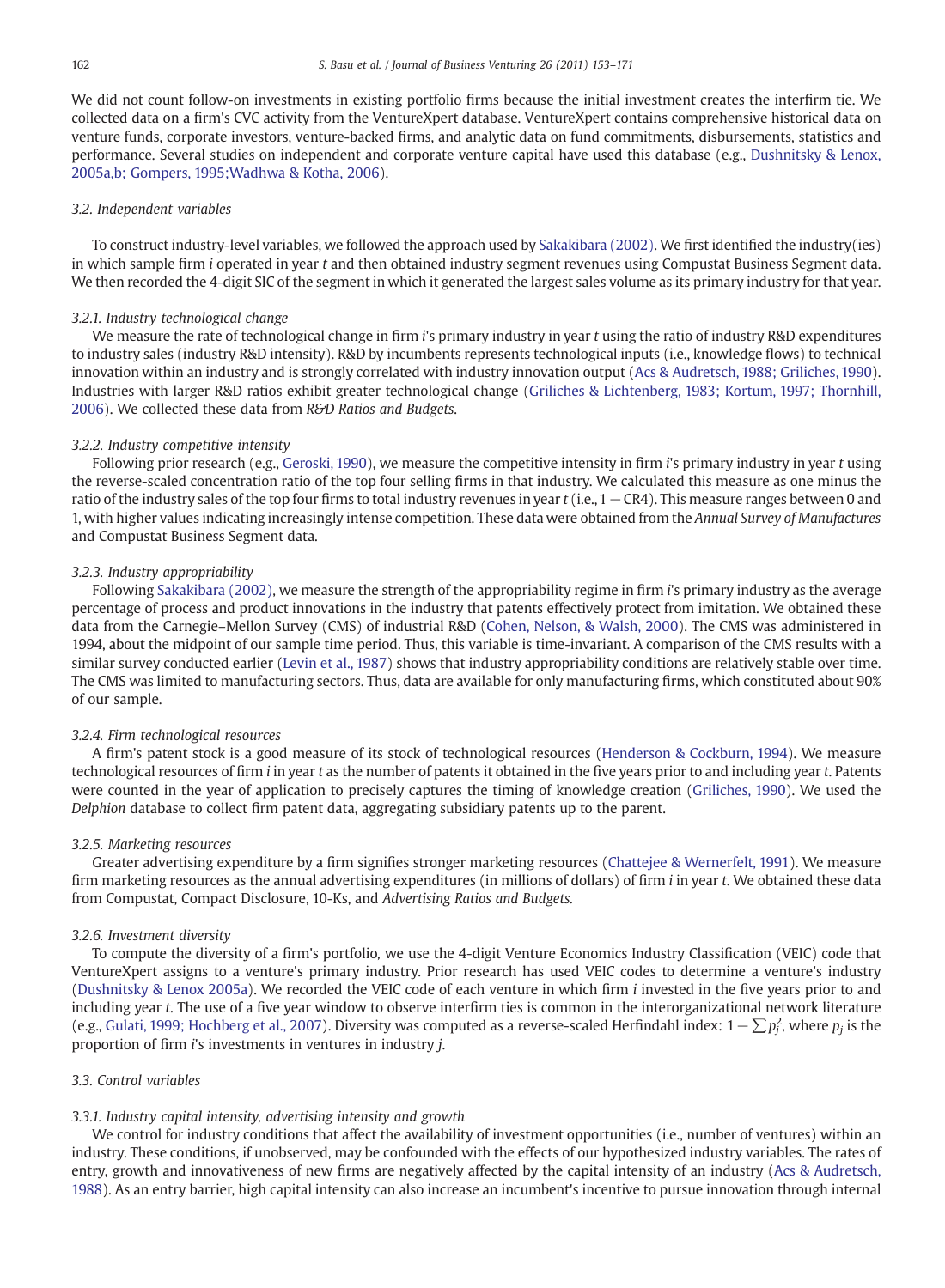R&D ([Kraft, 1989\)](#page-17-0), potentially decreasing its motivation to pursue CVC. We measure the capital intensity of firm i's primary industry as the ratio of industry capital expenditures to industry sales in year t. The rates of entry, growth and innovativeness of new firms are also negatively affected by industry advertising intensity ([Acs & Audretsch, 1988](#page-16-0)). We measure the advertising intensity of firm i's primary industry as the log of the ratio of industry advertising expenditures to industry sales in year t. Finally, the rates of entry and growth of new firms are increased by the sales growth of an industry ([Mata & Portugal, 1994](#page-18-0)). While industry growth can increase the availability of investment opportunities, it can weaken an incumbent's incentive to invest in CVC. Growth reduces competitive rivalry, the need to pursue new growth opportunities, and the need to access resources from external partners [\(Eisenhardt & Schoonhoven, 1996\)](#page-17-0). We measure the sales growth in firm i's primary industry as the percentage change in industry sales in year  $t$  relative to the prior year.

#### 3.3.2. Industry CVC involvement

We control for CVC activity within a firm's primary industry because a firm's use of CVC may be due to mimetic isomorphism, causing it to imitate practices of other established firms [\(DiMaggio & Powell, 1983\)](#page-16-0). We operationalize this variable as the number of other firms in firm  $i$ 's industry in year  $t$  that have invested in CVC in the last 3 years.

#### 3.3.3. Firm size, age, and diversification

Larger firms may make more CVC investments because they tend to have greater resources to make discretionary, uncertain investments ([Singh, 1986\)](#page-18-0). We measure the size of firm  $i$  in year  $t$  as its total revenues (in  $\frac{1}{2}$  millions). Older firms are more likely to exploit established domains of competence than move into new fields of innovative activity ([Sorensen & Stuart, 2000\)](#page-18-0), and hence may exhibit greater inertia in exploring new sources of knowledge. We control for firm i's age in year t as the number of years since founding. By operating many businesses, diversified firms may pursue more CVC investment opportunities and have access to more investment opportunities. We measure diversification as the number of four-digit SIC codes in which firm i operated in year t.

#### 3.3.4. Investment history

A firm's CVC experience can increase the efficiency and efficacy of its subsequent CVC investing ([Siegel, Siegel, & MacMillan,](#page-18-0) [1987\)](#page-18-0), and therefore capture otherwise unobserved differences in its ability and propensity to participate in CVC. We measure firm  $i$ 's history in year  $t$  as the sum of all investments it has made in the past 5 years.

#### 3.3.5. Liquidity

Firms with greater cash reserves have slack resources that they can devote to CVC without compromising internal operations [\(Dushnitsky & Lenox, 2005a](#page-17-0)). We control for firm i's liquidity in year t through its quick ratio, an indicator of excess, uncommitted liquid resources ([Singh, 1986](#page-18-0)). The quick ratio is the ratio of liquid assets to current liabilities.

#### 3.3.6. Alliances and acquisitions

Instead of making CVC investments, firms may use alliances or acquisitions as substitute external venturing mechanisms [\(Villalonga & McGahan, 2005](#page-18-0)). We control for the number of acquisitions and alliances executed by firm  $i$  in time  $t$ . We collected these data using the Securities Data Company (SDC) M&A database and the SDC joint venture and alliance database.

#### 3.4. Model specification and estimation

The dependent variable in this study is a count variable and takes on only non-negative integer values. While Poisson regression is appropriate to model count data, our data were significantly overdispersed, violating a basic assumption of the Poisson estimator ([Hausman, Hall, & Griliches, 1984](#page-17-0)). We use negative binomial regression to model the count data ([Hausman](#page-17-0) [et al., 1984\)](#page-17-0). The negative binomial panel estimator accommodates explicit control of persistent individual unobserved effects through either fixed or random effects. We include year dummies to control for unobserved systematic period effects. We also employ firm random effects to control for unobserved firm differences, such as persistent differences across firms in the structures and objectives of their CVC programs [\(Dushnitsky & Lenox, 2006\)](#page-17-0). We used random effects for three reasons. First, the fixed effects models omit observations from firms with zero investments, leaving a sample of only investing firms, a condition we wanted to avoid. Second, our industry appropriability variable is time-invariant and thus subsumed by firm fixed effects. Finally, [Hausman's](#page-17-0) [\(1978\)](#page-17-0) tests indicated the estimates obtained using random effects were consistent with the fixed effects results. We lag all but two covariates by one year to account for the lag between opportunity identification and deal closing, to reduce concerns of reverse causality and avoid simultaneity. We do not lag firm alliances or acquisitions and observe them in the same year as the dependent variable because alliances and acquisitions are potential substitutes for CVC investments.

#### 4. Results

[Table 1](#page-8-0) presents descriptive statistics and correlations. Our measures for industry technological change, industry advertising intensity, firm technological resources, firm marketing resources, firm liquidity and firm size are log-transformed because they are skewed and kurtotic.

We report the results of our random effects negative binomial regressions in [Table 2](#page-11-0). Model 1 is the baseline controls-only model. In Model 2, we enter industry-level variables to test [Hypotheses 1](#page-3-0)–3. In Model 3 we enter firm-level variables to test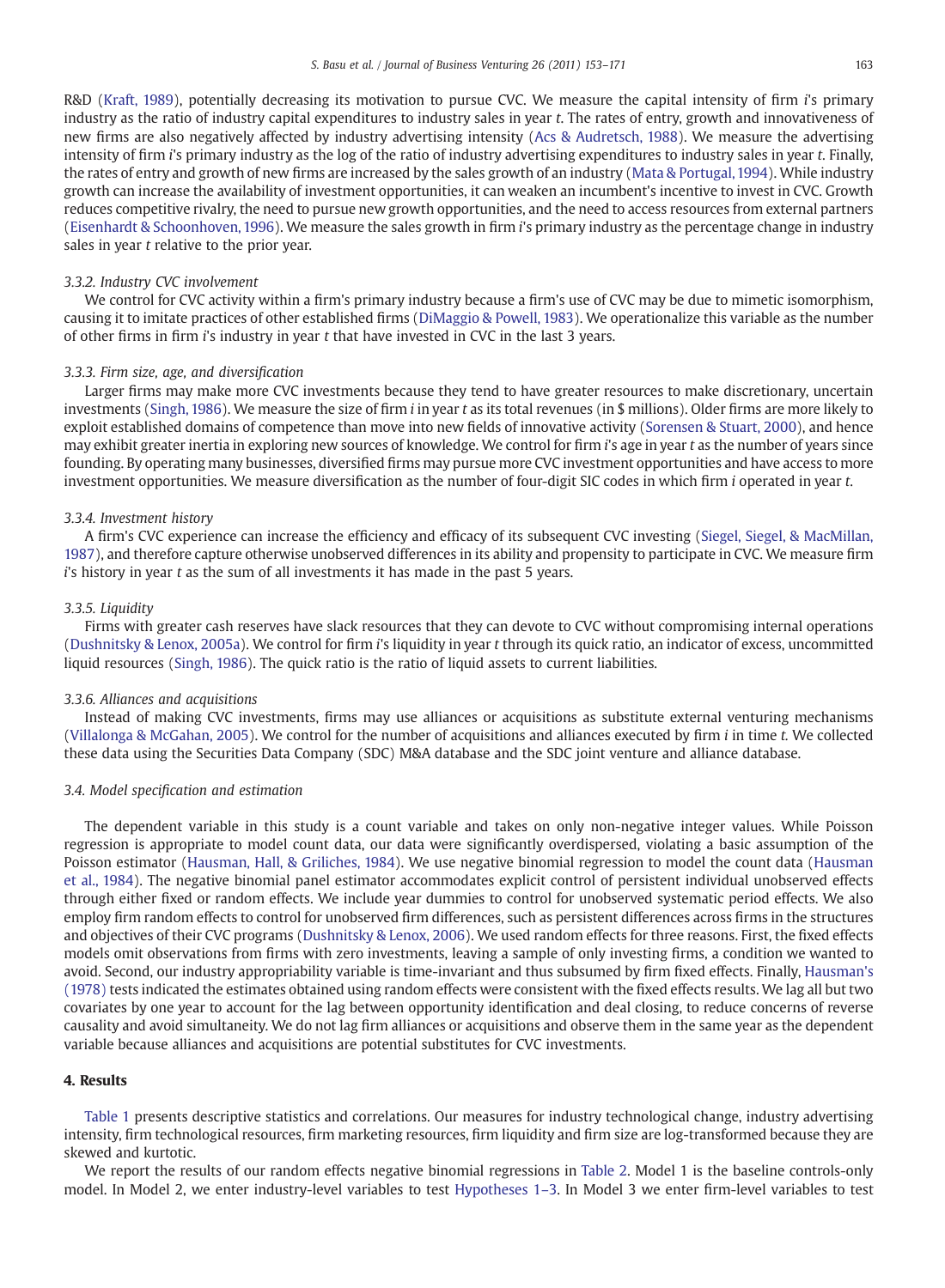#### <span id="page-11-0"></span>Table 2

Main effects regression results; DV: number of firm-year CVC investments.

| Hypothesis     | Variable                                                                                                                                                                                                                                  | $\mathbf{1}$                                 | $\overline{c}$                                                  | 3                                                             | $\overline{4}$                   | 5                                            |
|----------------|-------------------------------------------------------------------------------------------------------------------------------------------------------------------------------------------------------------------------------------------|----------------------------------------------|-----------------------------------------------------------------|---------------------------------------------------------------|----------------------------------|----------------------------------------------|
|                |                                                                                                                                                                                                                                           | <b>RE</b>                                    | $\mathsf{RE}$                                                   | $\mathsf{RE}$                                                 | FE                               | <b>RE</b>                                    |
|                |                                                                                                                                                                                                                                           | NegBin                                       | NegBin                                                          | NegBin                                                        | <b>LFM</b>                       | NegBin                                       |
|                | Constant                                                                                                                                                                                                                                  | $-6.430***$                                  | $-7.335***$                                                     | $-6.545***$                                                   |                                  | $-2.508***$                                  |
|                | Industry growth                                                                                                                                                                                                                           | (1.289)<br>$-0.032$                          | (1.022)<br>$-0.318$                                             | (1.039)<br>$-0.254$                                           | 1.242                            | (0.378)<br>$-0.266$                          |
|                | Industry capital intensity                                                                                                                                                                                                                | (0.068)<br>$4.818+$                          | (0.702)<br>$6.455*$                                             | (0.666)<br>1.655                                              | (1.447)<br>4.692                 | (0.665)<br>2.117                             |
|                | Industry advert. expend. (logged)                                                                                                                                                                                                         | (2.679)<br>$-0.131$                          | (2.890)<br>$-0.535+$                                            | (2.927)<br>$-0.680*$                                          | (6.489)<br>$-0.628$              | (2.920)<br>$-0.671*$                         |
|                | Industry CVC involvement                                                                                                                                                                                                                  | (0.303)<br>$0.045***$                        | (0.326)<br>$0.147***$                                           | (0.339)<br>$0.105***$                                         | (0.028)<br>$0.147***$            | (0.337)<br>$0.106***$                        |
|                | Firm liquidity (logged)                                                                                                                                                                                                                   | (0.010)<br>1.265                             | (0.019)<br>$-0.304$                                             | (0.018)<br>0.167                                              | (0.037)<br>5.537*                | (0.018)<br>0.279                             |
|                | Firm size (logged)                                                                                                                                                                                                                        | (0.845)<br>1.719 ***<br>(0.339)              | (0.743)<br>$1.122***$<br>(0.245)                                | (0.705)<br>$0.487 +$<br>(0.263)                               | (2.720)<br>$1.557***$<br>(0.342) | (0.705)<br>$0.474 +$<br>(0.261)              |
|                | Firm age                                                                                                                                                                                                                                  | 0.002                                        | 0.003                                                           | 0.001                                                         | 0.011                            | 0.000                                        |
|                | Firm investment history                                                                                                                                                                                                                   | (0.003)<br>$0.002 +$<br>(0.001)              | (0.003)<br>0.002<br>(0.001)                                     | (0.003)<br>0.002<br>(0.001)                                   | (0.007)<br>$-0.198**$<br>(0.074) | (0.003)<br>$0.003*$<br>(0.001)               |
|                | Firm diversification                                                                                                                                                                                                                      | 0.018<br>(0.035)                             | $0.094*$<br>(0.039)                                             | $0.075*$<br>(0.037)                                           | 0.177<br>(0.112)                 | $0.074*$<br>(0.037)                          |
|                | Firm alliances                                                                                                                                                                                                                            | $0.032***$<br>(0.007)                        | $0.029***$<br>(0.007)                                           | $0.027***$<br>(0.007)                                         | 0.037<br>(0.044)                 | $0.027***$<br>(0.007)                        |
|                | Firm acquisitions                                                                                                                                                                                                                         | $0.021*$<br>(0.009)                          | 0.003<br>(0.014)                                                | $-0.001$<br>(0.014)                                           | $-0.224**$<br>(0.038)            | $-0.001$<br>(0.014)                          |
| H1             | Industry tech. change (logged)                                                                                                                                                                                                            |                                              | 1.309***<br>(0.372)                                             | $0.972**$<br>(0.367)                                          | $1.305***$<br>(0.397)            | $1.111**$<br>(0.383)                         |
| H <sub>2</sub> | Industry competitive intensity                                                                                                                                                                                                            |                                              | $0.831*$<br>(0.451)                                             | $0.735*$<br>(0.412)                                           | $3.314***$<br>(0.848)            | $0.800*$<br>(0.413)                          |
| H3             | Industry appropriability                                                                                                                                                                                                                  |                                              | $-0.016+$<br>(0.012)                                            | $-0.026*$<br>(0.012)                                          |                                  | $-0.024*$<br>(0.012)                         |
| H4             | Technological resources (logged)                                                                                                                                                                                                          |                                              |                                                                 | $0.258*$<br>(0.142)                                           | $0.632**$<br>(0.247)             | $0.329*$<br>(0.154)                          |
| H5             | Marketing resources (logged)                                                                                                                                                                                                              |                                              |                                                                 | $0.280**$<br>(0.114)                                          | $0.341 +$<br>(0.275)             | $0.295**$<br>(0.113)                         |
| Η6             | Investment diversity                                                                                                                                                                                                                      |                                              |                                                                 | 1.990***<br>(0.281)                                           | 3.683***<br>(0.455)              | $2.019***$<br>(0.284)                        |
| H7             | Interactions<br>Ind. tech. change $\times$ firm tech. res.                                                                                                                                                                                |                                              |                                                                 |                                                               |                                  | $-0.360+$<br>(0.293)                         |
|                | Ind. tech. change $\times$ firm mktg. res.                                                                                                                                                                                                |                                              |                                                                 |                                                               |                                  |                                              |
|                | Ind. tech change $\times$ firm invest. diver.                                                                                                                                                                                             |                                              |                                                                 |                                                               |                                  |                                              |
|                | Ind. comp. intensity $\times$ firm tech. res.                                                                                                                                                                                             |                                              |                                                                 |                                                               |                                  |                                              |
|                | Ind. comp. intensity $\times$ firm mktg. res.                                                                                                                                                                                             |                                              |                                                                 |                                                               |                                  |                                              |
|                | Ind. comp. intensity $\times$ firm invest. diver.                                                                                                                                                                                         |                                              |                                                                 |                                                               |                                  |                                              |
|                | Ind. appropriability $\times$ firm tech. res.                                                                                                                                                                                             |                                              |                                                                 |                                                               |                                  |                                              |
|                | Ind. appropriability $\times$ firm mktg. res.                                                                                                                                                                                             |                                              |                                                                 |                                                               |                                  |                                              |
|                | Ind. appropriability $\times$ firm invest. diver.                                                                                                                                                                                         |                                              |                                                                 |                                                               |                                  |                                              |
|                | Year effects included<br>Observations<br>Log likelihood<br>Wald Chi squared<br>Degrees of freedom<br>LR Chi squared test (dof)<br>Sargan test (p-value)<br>First-order serial correlation (p-value)<br>Second-order correlation (p-value) | Yes<br>4399<br>$-973.320$<br>885.36***<br>20 | Yes<br>3971<br>$-861.012$<br>602.47***<br>23<br>$15.80$ *** (3) | Yes<br>3751<br>$-800.415$<br>810.90***<br>26<br>$86.28***(6)$ | 0.179<br>0.232<br>0.900          | Yes<br>3751<br>$-799.658$<br>800.27***<br>27 |

• 1-tailed tests for hypothesized variables, 2-tailed tests for control variables.

• Robust standard errors in parentheses.

+Significant at  $p<0.1$ ; \*Significant at  $p<0.05$ ; \*\*Significant at  $p<0.01$ ; \*\*\*Significant at  $p<0.001$ .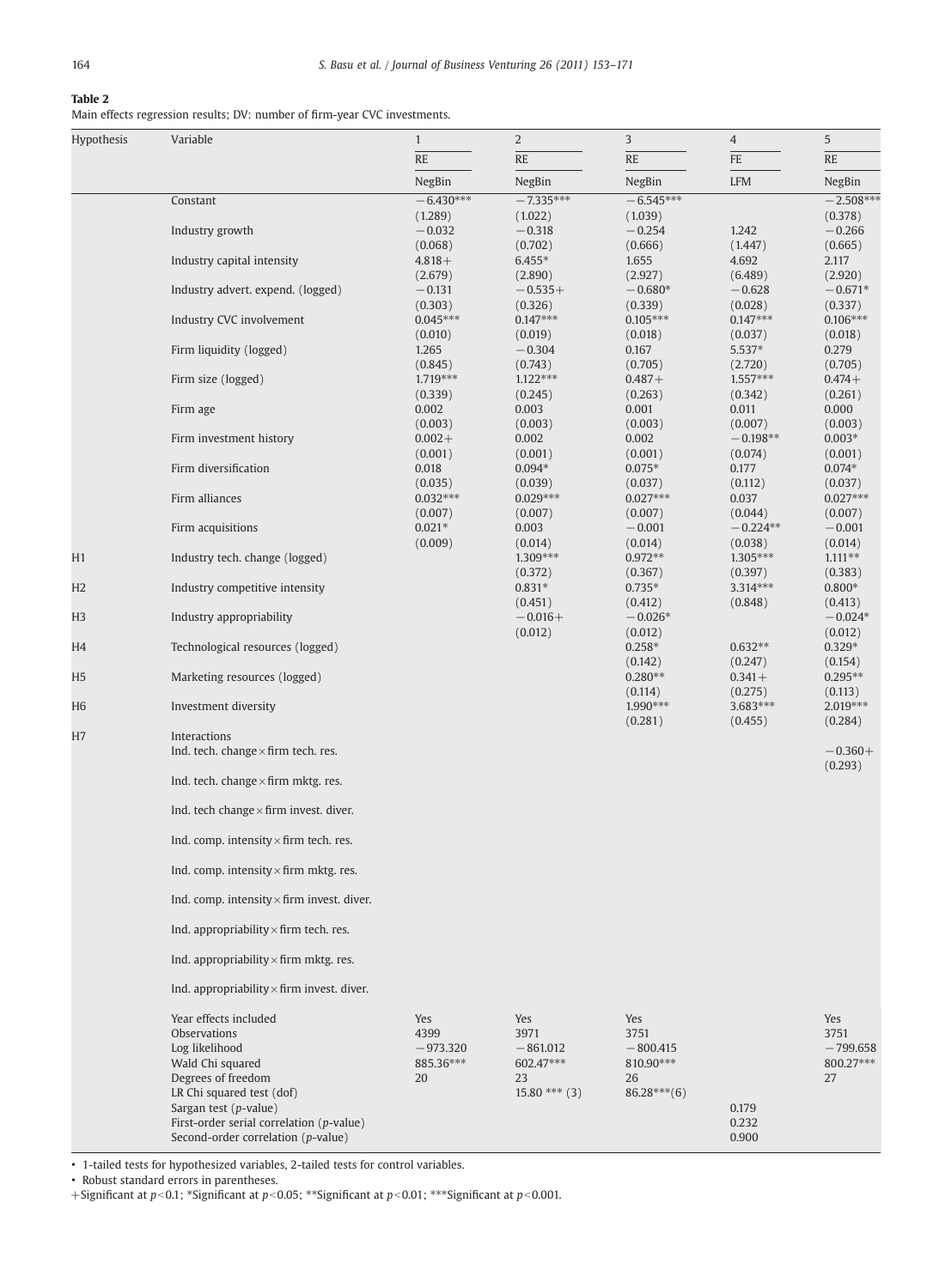| 6                     | $\overline{7}$        | 8                     | 9                     | 10                    | 11                    | 12                    | 13                    |
|-----------------------|-----------------------|-----------------------|-----------------------|-----------------------|-----------------------|-----------------------|-----------------------|
| RE                    | RE                    | RE                    | RE                    | RE                    | RE                    | $\mathsf{RE}$         | RE                    |
| NegBin                | NegBin                | NegBin                | NegBin                | NegBin                | NegBin                | NegBin                | NegBin                |
| $-2.685***$           | $-2.579***$           | $-2.641***$           | $-2.502***$           | $-2.294***$           | $-3.062***$           | $-2.496***$           | $-2.568***$           |
| (0.385)               | (0.371)               | (0.385)               | (0.375)               | (0.401)               | (0.374)               | (0.379)               | (0.379)               |
| $-0.415$              | $-0.373$              | $-0.816$              | $-0.235$              | $-0.585$              | $-0.693$              | $-0.259$              | $-0.261$              |
| (0.660)               | (0.659)               | (0.674)               | (0.670)               | (0.666)               | (0.666)               | (0.666)               | (0.659)               |
| 3.330                 | 2.792                 | 2.241                 | 1.672                 | $-0.414$              | $5.304+$              | 1.662                 | 1.394                 |
| (2.906)               | (2.919)               | (2.854)               | (2.927)               | (3.095)               | (2.875)               | (2.928)               | (2.950)               |
| $-0.813*$<br>(0.337)  | $-0.559+$<br>(0.340)  | $-0.585+$<br>(0.341)  | $-0.686*$<br>(0.340)  | $-0.659*$<br>(0.339)  | $-0.916**$<br>(0.343) | $-0.681*$<br>(0.339)  | $-0.789*$<br>(0.343)  |
| $0.099***$            | $0.097***$            | $0.094***$            | $0.105***$            | $0.104***$            | $0.076***$            | $0.105***$            | $0.112***$            |
| (0.018)               | (0.018)               | (0.018)               | (0.018)               | (0.019)               | (0.018)               | (0.019)               | (0.019)               |
| 0.190                 | 0.362                 | 0.080                 | 0.174                 | 0.184                 | 0.085                 | 0.160                 | 0.104                 |
| (0.695)               | (0.695)               | (0.711)               | (0.706)               | (0.716)               | (0.706)               | (0.708)               | (0.714)               |
| $0.817**$             | $0.501*$              | 0.404                 | $0.485+$              | $0.487 +$             | 0.139                 | $0.482 +$             | $0.483 +$             |
| (0.274)               | (0.259)               | (0.270)               | (0.263)               | (0.272)               | (0.268)               | (0.266)               | (0.263)               |
| 0.001                 | $-0.001$              | 0.000                 | 0.001                 | 0.002                 | $-0.001$              | 0.001                 | 0.002                 |
| (0.003)               | (0.003)               | (0.003)               | (0.003)               | (0.003)               | (0.003)               | (0.003)               | (0.003)               |
| $0.004**$             | $0.003*$              | $0.004**$             | $0.002 +$             | $0.003*$              | $0.003*$              | $0.002 +$             | $0.002 +$             |
| (0.001)               | (0.001)               | (0.001)               | (0.001)               | (0.001)               | (0.001)               | (0.001)               | (0.001)               |
| $0.075*$              | $0.079*$              | $0.069+$              | $0.075*$              | $0.071 +$             | $0.066 +$             | $0.075+$              | $0.071 +$             |
| (0.037)               | (0.036)               | (0.037)               | (0.037)               | (0.038)               | (0.037)               | (0.037)               | (0.037)               |
| $0.028***$<br>(0.007) | $0.025***$<br>(0.007) | $0.025***$<br>(0.007) | $0.027***$<br>(0.007) | $0.028***$<br>(0.007) | $0.022**$<br>(0.007)  | $0.027***$<br>(0.007) | $0.027***$<br>(0.007) |
| $-0.001$              | 0.001                 | $-0.002$              | $-0.001$              | $-0.015$              | $0.027 +$             | $-0.001$              | 0.003                 |
| (0.014)               | (0.014)               | (0.014)               | (0.014)               | (0.015)               | (0.015)               | (0.014)               | (0.015)               |
| 1.998 ***             | $1.513***$            | $1.070**$             | $0.950**$             | 1.080**               | 0.992**               | 0.967**               | 0.984**               |
| (0.416)               | (0.424)               | (0.367)               | (0.377)               | (0.369)               | (0.354)               | (0.369)               | (0.362)               |
| 1.319**               | $0.781*$              | 2.379***              | $0.677+$              | 1.395**               | 0.212                 | $0.732*$              | $0.721*$              |
| (0.424)               | (0.415)               | (0.614)               | (0.466)               | (0.487)               | (0.419)               | (0.412)               | (0.409)               |
| $-0.014+$             | $-0.023*$             | $-0.016+$             | $-0.026*$             | $-0.028*$             | $-0.083***$           | $-0.026*$             | $-0.040**$            |
| (0.011)               | (0.012)               | (0.012)               | (0.012)               | (0.012)               | (0.016)               | (0.013)               | (0.014)               |
| 0.126                 | $0.215+$              | $0.536**$             | $0.256*$              | $0.309*$              | $0.845***$            | $0.259*$              | $0.247*$              |
| (0.139)               | (0.141)               | (0.177)               | (0.142)               | (0.150)               | (0.190)               | (0.143)               | (0.143)               |
| $0.624***$            | $0.303**$             | $0.302**$             | $0.279**$             | $0.303**$             | $0.241*$              | $0.280**$             | $0.277**$             |
| (0.134)<br>2.083***   | (0.113)<br>$2.612***$ | (0.116)<br>1.974 ***  | (0.114)<br>1.992 ***  | (0.117)<br>1.991 ***  | (0.112)<br>1.860***   | (0.114)<br>1.989***   | (0.114)<br>1.935***   |
| (0.280)               | (0.367)               | (0.272)               | (0.281)               | (0.280)               | (0.266)               | (0.281)               | (0.284)               |
|                       |                       |                       |                       |                       |                       |                       |                       |
| $-1.585***$           |                       |                       |                       |                       |                       |                       |                       |
| (0.295)               |                       |                       |                       |                       |                       |                       |                       |
|                       | $-1.801**$            |                       |                       |                       |                       |                       |                       |
|                       | (0.686)               | $-2.022***$           |                       |                       |                       |                       |                       |
|                       |                       | (0.472)               |                       |                       |                       |                       |                       |
|                       |                       |                       | 0.094                 |                       |                       |                       |                       |
|                       |                       |                       | (0.357)               |                       |                       |                       |                       |
|                       |                       |                       |                       | $-2.613**$            |                       |                       |                       |
|                       |                       |                       |                       | (0.933)               |                       |                       |                       |
|                       |                       |                       |                       |                       | $0.079***$            |                       |                       |
|                       |                       |                       |                       |                       | (0.012)               |                       |                       |
|                       |                       |                       |                       |                       |                       | 0.001                 |                       |
|                       |                       |                       |                       |                       |                       | (0.010)               |                       |
|                       |                       |                       |                       |                       |                       |                       | $0.039*$              |
|                       |                       |                       |                       |                       |                       |                       | (0.020)               |
| Yes                   | Yes                   | Yes                   | Yes                   | Yes                   | Yes                   | Yes                   | Yes                   |
| 3751<br>$-785.725$    | 3751<br>$-796.989$    | 3751<br>$-789.793$    | 3751<br>$-800.380$    | 3751<br>$-796,466$    | 3751<br>$-780,008$    | 3751<br>$-800,406$    | 3751<br>$-798.513$    |
| 780.22***             | 821.74***             | 832.35***             | 811.58***             | 785.58***             | 914.85***             | 810.09***             | 808.40***             |
| 27                    | 27                    | 27                    | 27                    | 27                    | 27                    | 27                    | 27                    |
|                       |                       |                       |                       |                       |                       |                       |                       |
|                       |                       |                       |                       |                       |                       |                       |                       |
|                       |                       |                       |                       |                       |                       |                       |                       |

 $27.7$  27  $27.7$  27  $27.7$  27  $27.7$  27  $27.7$  27  $27.7$  27  $27.7$  27  $27.7$  27  $27.7$  27  $27.7$  27  $27.7$  27  $27.7$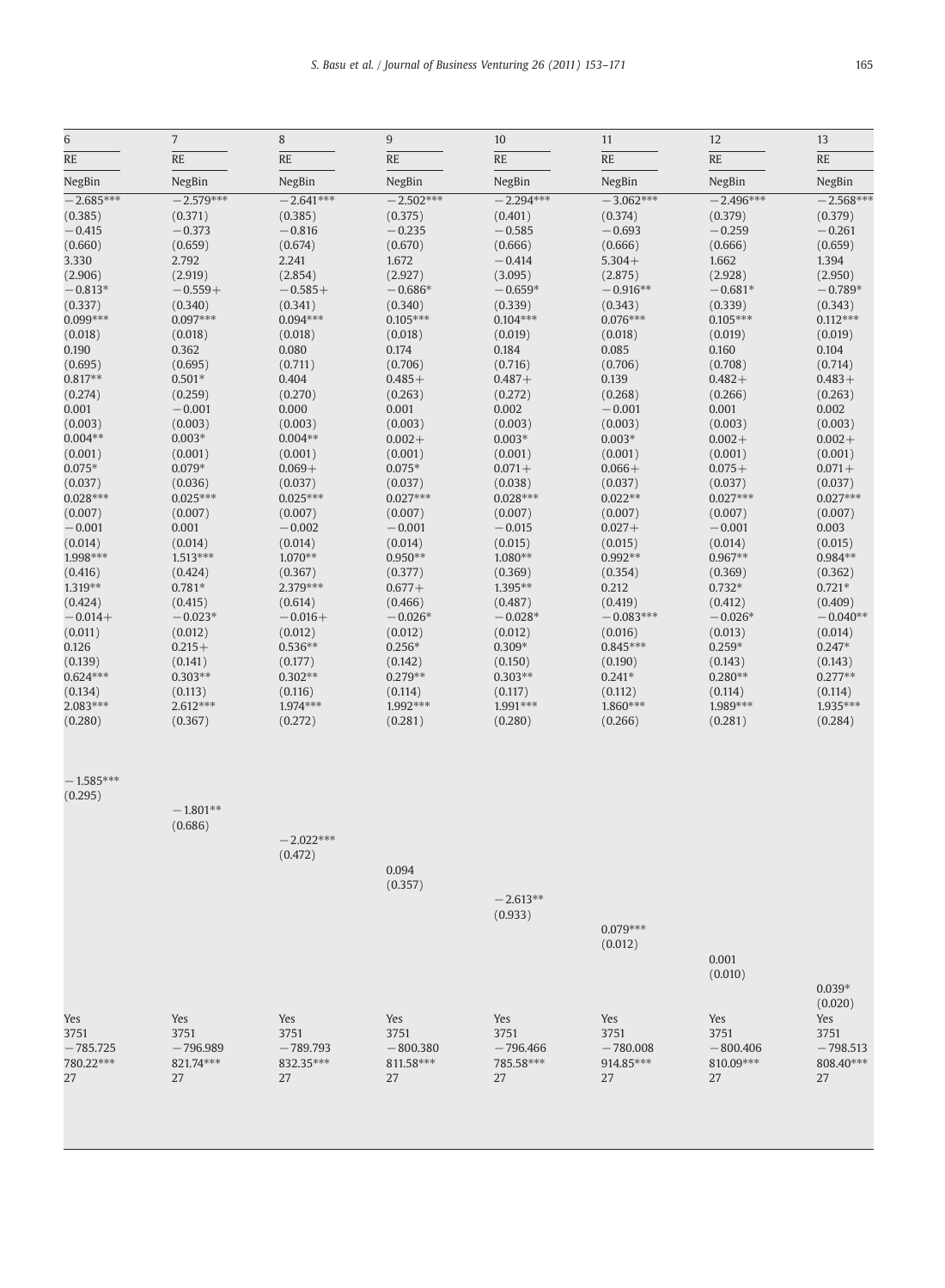[Hypotheses 4](#page-4-0)–6. While not reported, all models include year dummies to control for unobserved period effects. Variance inflation factors for all variables in models 1–3 were well below 10, indicating multicollinearity is not a concern. We report the results of the interaction tests [\(Hypotheses 7a and 7b](#page-6-0)) in Models 5–13. We enter each interaction separately because VIF values suggested problematic multicollinearity was present when multiple interactions were entered. While not reported due to space constraints, the significance of each explanatory variable discussed below is not sensitive to the order in which it was entered into the model. We assess the robustness of these results in the following section.

### 4.1. Industry effects

In support of [Hypothesis 1,](#page-3-0) the results in Model 2 indicate Industry Technological Change has a significantly positive effect on CVC tie formation ( $\beta$  = 1.309, p<0.001). This result is consistent in all models. Consistent with [Hypothesis 2,](#page-3-0) the results show that Competitive Intensity is positive and statistically significant ( $\beta$  = 0.831, p < 0.05). This effect remains consistent in all subsequent models. In support of [Hypothesis 3](#page-3-0), the results show industry appropriability has a significantly negative effect on firm CVC activity  $(\beta = -0.016, p<0.10)$ . This effect is statistically stronger in subsequent models.

#### 4.2. Firm effects

We find strong and consistent support for [Hypothesis 4.](#page-4-0) Model 3 results show that Firm Technological Resources is positive and significant ( $\beta$  = .258, p < .05). [Hypothesis 5](#page-4-0) predicts stronger marketing resources will positively influence firm CVC activity. Results from Model 3 provide support for this hypothesis ( $\beta$  = 0.280, p<01). [Hypothesis 6](#page-5-0) posits that Investment Diversity will positively affect firm CVC activity. Results from Model 3 provide strong support for this prediction ( $\beta$ = 1.990, p<.001). This parameter estimate may be biased because diversity results from an endogenous dynamic in which prior investments determine current investment diversity. We address this issue in the next section below.

#### 4.3. Interactions

We report the results of the interaction tests [\(Hypotheses 7a and 7b\)](#page-6-0) in Models 5–13 in [Table 2](#page-11-0). We enter each interaction separately to reduce multicollinearity. To test [Hypotheses 7a and 7b](#page-6-0), we constructed nine multiplicative interactions by pairing each hypothesized industry variable with each hypothesized firm-level variable. [Hypothesis 7a](#page-6-0) indicates that we expect positive signs on the coefficients for the interactions involving industry technological change and competitive intensity and negative signs for the interactions involving industry appropriability. [Hypothesis 7b](#page-7-0) implies the opposite expectations. The results in [Table 2](#page-11-0) show the signs on all interactions are in the directions predicted by [Hypotheses 7b](#page-7-0) and that seven of the nine interactions are significant. Two interaction terms were not statistically significant: firm marketing resources and industry competitive intensity and firm marketing resources and industry appropriability. Thus, we claim substantial support for [Hypothesis 7b.](#page-7-0)

#### 5. Alternative explanations and robustness checks

Although the results are consistent with our theory, we considered alternative explanations and assessed the robustness of the results. While we found a firm's CVC investment diversity was positively related to its subsequent CVC tie formation, the estimated effect of this variable may be biased by endogeneity. The diversity variable can only take on positive values if a firm invested in the past. Thus, diversity will be correlated with lagged values of the dependent variable and may capture a firm's unobserved propensity to make CVC investments. Investment history is essentially a lagged dependent variable and is therefore endogenous. Because of its correlation with investment history  $(r=0.55)$ , investment diversity is potentially endogenous. To address this concern and obtain consistent estimates on investment history and diversity, we specified a linear feedback model for dynamic count panel data and estimated this model using the nonlinear GMM method implemented by [Windmeijer \(2002\).](#page-18-0)

[Table 2,](#page-11-0) Model 4 presents the results of this analysis for the full main effects model. In estimating this model, we specified a one year lag of the dependent variable as the linear feedback term and treated investment diversity as endogenous. We use two years of lagged values to instrument for the lagged dependent variable (i.e.,  $y_{it-2}$ ,  $y_{it-3}$ ) and two years of lagged values to instrument for investment diversity. Thus, observations from the first two years drop out of the sample. Lagged values of endogenous variables are exogenous because they are given (i.e., predetermined) constants in determining the current period's values of the endogenous variables ([Kennedy, 1996\)](#page-17-0). We estimated model 4 using firm and year fixed effects. Thus, we cannot include industry appropriability in the model. The Poisson fixed effects model does not allow a constant. We report robust standard errors. Consistent with model 3 results, investment history is not significant while investment diversity is positive and significant. The results for the other hypothesized variables are also consistent. The Sargan test suggests the moment conditions (i.e., the instruments) are valid and tests for first- and second-order serial correlation are not significant, suggesting a correctly specified model. Thus, our inference about investment diversity does not change.

Next, we explored the possibility that parameter estimates for other explanatory variables were biased by endogeneity.We did so using [Windmeijer's \(2002\)](#page-18-0) estimation approach described above. Initially, we estimated the full main effects model treating all five time-varying explanatory variables (i.e., excluding industry appropriability) as endogenous. We instrumented for each variable using its lagged values for the previous two years. Although the results were qualitatively consistent with those reported in Model 3 of [Table 2](#page-11-0), the Sargan test results indicated the moment conditions were invalid. The likelihood of a significant Sargan test increases with the number of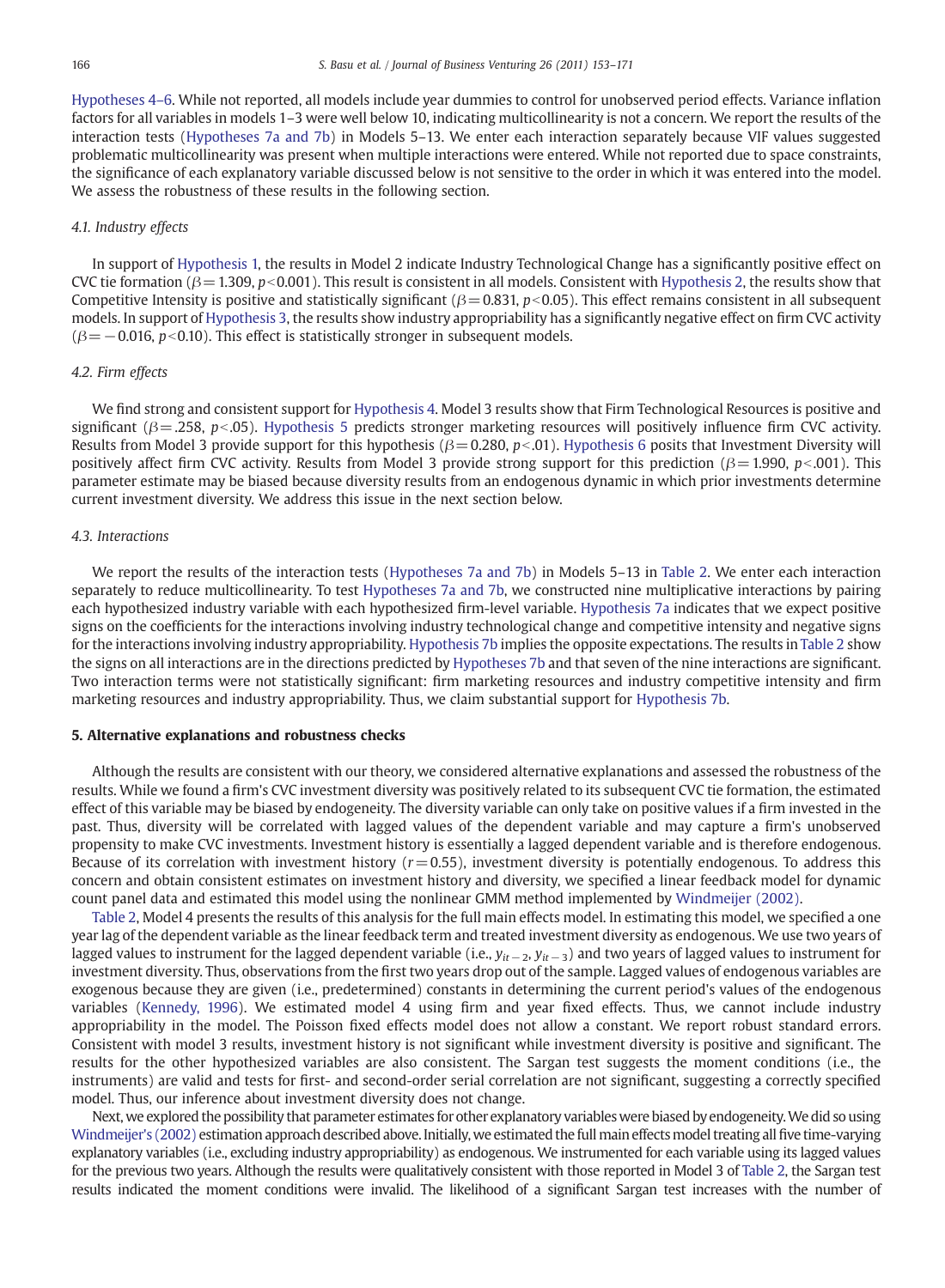instrumented variables ([Windmeijer, 2002](#page-18-0)). Thus, we estimated the model four separate times, each time treating investment diversity and another explanatory variable as endogenous. For each model, the Sargan test indicated the moment conditions were valid and tests for first and second-order serial correlation were insignificant, suggesting correctly specified models. The results from each of these models were consistent with those reported in Model 3 of [Table 2,](#page-11-0) which suggests our results in [Table 2](#page-11-0) are not substantively influenced by endogeneity.

We performed several additional unreported robustness checks. First, although our use of a one year lag between independent and dependent variables reduces the potential of reverse causality, we empirically investigated this possibility using a common econometric approach inspired by [Granger \(1969\)](#page-17-0). Following [Sims's \(1972\)](#page-18-0) "Granger causality" method, we estimated our main effects model, excluding industry appropriability since it was time-invariant, with one and two years lags and a one year lead (i.e.,  $t+1$ ) of our explanatory variables, and our existing control variables. We estimated this model using a negative binomial random effects panel estimator. We found the lagged explanatory variables were significant in the predicted directions, but that none of the explanatory variables observed one year in the future were significant. Thus, we did not find evidence of reverse causality<sup>7</sup>. Because reverse causality is a type of simultaneity bias, and thus a source of endogeneity ([Wooldridge, 2002\)](#page-18-0), this test provides added evidence that our results are not unduly influenced by endogeneity.

Second, the distribution of the dependent variable contains a large number of zeros — nearly 84% of sample firms did not make a CVC investment during the study period. This suggests our data may contain excess zeros relative to that generated by a standard negative binomial process. Failure to account for these extra zeros may result in biased parameter estimates [\(Lambert, 1992](#page-17-0)). Accordingly, we estimated models 3 and 5–13 using a zero inflated negative binomial (ZINB) model. The ZINB model assumes the population is characterized by two regimes: one where members are "not at risk" and thus always have zero counts, and one where members are "at risk" and thus have zero or positive counts [\(Greene, 2000](#page-17-0)). The likelihood of being in either regime is estimated using a logit specification, while the counts in the second regime are estimated using a negative binomial specification. Because we could not find a panel data version of the ZINB model in the econometrics literature, we employed a standard ZINB estimator and computed standard errors that are robust to both clustering within firms and heterosckedasticity. We specified the inflation model, which estimates the likelihood firms nevermake CVC investments during the study period, and the negative binomialmodel with all explanatory and control variables and year dummies. The results of this estimation were consistent with those reported in [Table 2](#page-11-0).

Third, we estimated all models using firm fixed effects and found very similar results. Indeed, [Hausman tests \(1978\)](#page-17-0) indicated the estimates from the random effects models were consistent with those obtained using fixed effects. Fourth, we estimated models 2–3 using annual R&D expenditures as the measure of firm technological resources instead of the patent stock measure. Fifth, we estimated models 2–3 using R&D intensity (R&D expenditures/firm sales) and advertising intensity (advertising expenses/firm sales). Sixth, we ran models 2–3 excluding industry appropriability. This provided us with a larger sample since data on industry appropriability were unavailable for over 400 observations. Sixth, we estimated the full main effects model [\(Table 2](#page-11-0), Model 3) using multilevel mixed-effects Poisson regression (using the xtmepoisson procedure in Stata 10). We specified a nested data structure in which firms were nested in their respective primary industries. We assigned random effects to both firms and industries, allowing us to control for unobserved heterogeneity at both levels. We did so because some sample firms switched primary industries during the course of our study. In these cases, firm effects do not subsume unobserved industry effects that may cause endogeneity. Finally, we used two alternative dependent variables. We constructed a dichotomous dependent variable that indicated whether a firm made any CVC investments in year t and estimated these models using random effects panel logistic regression. We also operationalized the dependent variable as the U.S. dollar value of the new CVC investments made by firm i in year t. Because this variable is bounded at zero, we estimated the models using a random effects panel Tobit estimator. The results from each of these analyses were consistent with those reported in [Table 2](#page-11-0).

In sum, we utilized a variety of estimation techniques, alternative explanatory and dependent variables and alternative model specifications to address alternative explanations for our results. In each of these robustness checks, our main results reported in [Table 2](#page-11-0) were confirmed.

#### 6. Discussion

This study was motivated by three important limitations of existing research on CVC and interfirm collaboration. First, although research characterizes CVC as a means of adapting to changing environmental conditions [\(Keil, 2002\)](#page-17-0), the influence of an incumbent's industry on its motivations to pursue CVC is largely unexplored. Second, while the specific objectives firms pursue in their CVC investing have been examined, research has largely ignored how firm resources influence the availability of investment opportunities. Third, despite the strategy literature's axiomatic notion of fit between firms and their environments ([Andrews, 1971](#page-16-0)), few studies on interfirm relationship formation have explored the contingencies between a firm's environment and its resources. In addressing these limitations, the results of this study make several contributions.

The results of this study suggest that incumbents are induced to pursue CVC investing when they operate in dynamic environments. We found that firms in industries with rapid technological change, high competitive intensity and weak appropriability engage in greater CVC activity. To our knowledge, this is the first study to examine the influence of an incumbent's primary industry on its degree of CVC activity. The results also suggest that firms are able to attract viable investment opportunities and benefit from them when they possess strong resource profiles.We found the strength of an incumbent's technological and marketing resources and the diversity of its prior CVC

 $^7$  [Sims \(1972: 544\)](#page-18-0) argued, "...if causality runs from X to Y only, future values of X in the regression should have coefficients insignificantly different from zero as a group."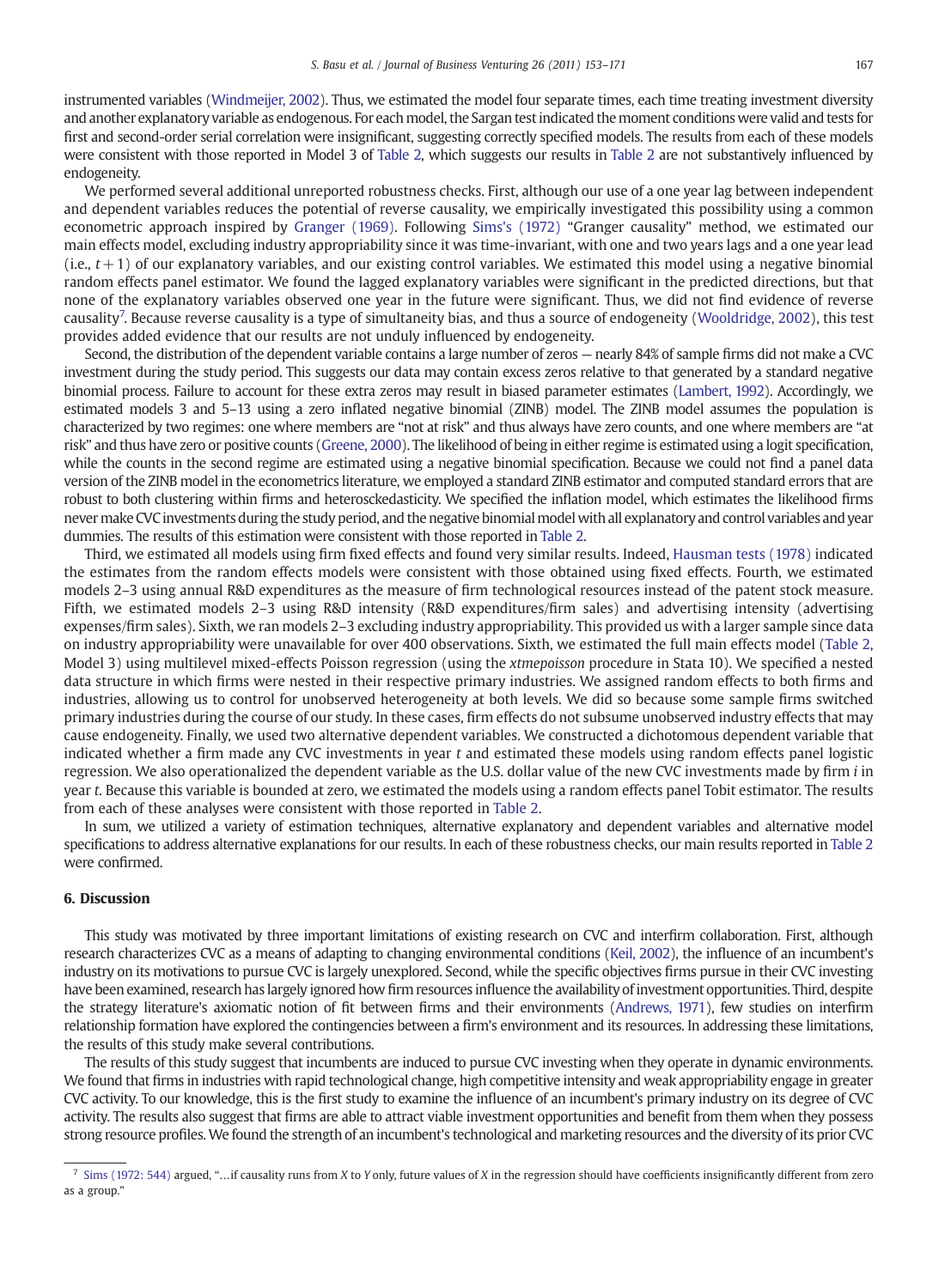experience increased its CVC activity. The result for firm technological resources reinforces a similar finding by [Dushnitsky and Lenox](#page-17-0) [\(2005a\)](#page-17-0). We also found evidence of a paradox in examining the interactions of industry conditions and firm resources. Although dynamic environments stimulate firms to use flexible modes of exploration to adapt and resource-rich firms are in a better position than resourcepoor firms to pursue such flexible, exploratory initiatives, our results suggest resource-rich firms actually undertake fewer rather than more CVC partnerships when facing dynamic environments. This study is the first to consider both inducements and opportunities, and how environmental inducements interact with the opportunities and incentives generated by an incumbent's resources, in explaining its formation of CVC partnerships. These results are robust to the use of several time-varying controls, fixed and random firm effects, random industry effects, efforts to control for endogeneity, alternative estimation techniques, and alternative measures of the dependent variable.

Our results suggest the influence of a firm's competitive environment and its resource on its CVC partnering activity is complex and paradoxical. Our main effects results indicate that while environmental factors induce firms to explore via CVC investing, their inducements and opportunities to pursue CVC are constrained by the resources they can exploit in the process. These effects results suggest venturing programs can simultaneously pursue the development of new resources and the leveraging of existing firm resources ([Maula, 2007](#page-18-0)). This insight reinforces arguments made in the organizational ambidexterity and dynamic capabilities literatures that simultaneous exploration and exploitation are at the heart of strategic renewal [\(O'Reilly & Tushman, 2007;](#page-18-0) [Eisenhardt & Martin, 2000\)](#page-18-0). However, our interaction results suggest the pursuit of ambidexterity and effective adaptation are characterized by a paradox: although resource-rich firms can attract and pursue sufficient exploratory partnering opportunities, their incentives to do so are dampened in the very environments that necessitate such exploration. This finding reinforces a key result from [Kraatz and Zajac \(2001\)](#page-17-0), who found that organizations possessing greater stocks of historically valuable resources were less likely to engage in adaptive change when they faced a turbulent competitive environment. Moreover, this result reinforces [Hedberg et al. 's \(1976\)](#page-17-0) exhortation that the key to success over time is, paradoxically, less commitment to the resources that provide success in the present. The results of this study expand our understanding of the antecedents of CVC and also have substantive implications for research in corporate entrepreneurship, interfirm relationship formation, and VC syndication networks.

By focusing on the characteristics of investors rather than aspects of the ventures in which they invest, we complement work by [Dushnitsky and Lenox \(2005a\)](#page-17-0) and [Li and Mahoney \(2006\)](#page-18-0). When considered together, our industry-level results and those of [Dushnitsky and Lenox \(2005a\)](#page-17-0) suggest a set of "push–pull" inducements for incumbent CVC activity. Our results indicate that the conditions in a firm's primary industry exert pressure on it (i.e., "push" it) to participate in CVC. However, we did not explore in which ventures incumbents invest. [Dushnitsky and Lenox's \(2005a\)](#page-17-0) findings suggest incumbents are motivated to invest in ventures that compete in industries with high technological opportunity and weak appropriability because these ventures may yield higher marginal returns to knowledge production than internal R&D. In short, the attractiveness of these ventures "pulls" incumbents to invest in them.

While we focused on a particular type of interfirm relationship, this study contributes to the broader interorganizational collaboration literature. Although prior research has employed an inducements–opportunities framework in explaining interfirm relationship formation ([Ahuja, 2000; Eisenhardt & Schoonhoven, 1996\)](#page-16-0), this research has largely ignored the potential interactions between the sources of a firm's inducements and the sources of its opportunities. We move beyond one of the few studies that have explored this issue ([Park, Chen, & Gallagher, 2002\)](#page-18-0) by answering these authors' call to examine how a firm's resources moderate technological, competitive and institutional environmental effects on its formation of interfirm ties. To our knowledge, the interactions we test in this study have not been examined in either the CVC or broader interfirm collaboration literatures. Moreover, our interaction results are counter-intuitive in that they show resource-rich firms form fewer, rather than more, exploratory partnerships as the dynamism in their competitive environments increases.

Finally, our results have implications for research on venture capital syndication networks. The syndication of venture investing can increase both independent venture fund performance [\(Hochberg et al., 2007](#page-17-0)) and CVC fund performance [\(Birkinshaw & Hill,](#page-16-0) [2003\)](#page-16-0). [Hochberg et al. \(2007\)](#page-17-0) found that IVC funds whose parent firms occupied more central positions in the syndication network realized better fund performance. This result suggests it is important for venture investors to be well-connected to other VC firms ([Bygrave, 1988\)](#page-16-0). However, established VCs dominate the syndication network and strongly favor co-investing with other incumbent VCs they directly know (through prior syndication relationships) and trust [\(Kogut et al., 2007\)](#page-17-0). The necessity, yet difficulty of being well-connected in the VC syndication network raises the question of how new entrants become networked in the first place.

The results of this study help answer this question. We observed the formation of new ties between corporate investors and young ventures. Consistent with prior research [\(Dushnitsky, 2006\)](#page-17-0), our sample CVC investors syndicated 88% of their investments. Most investors were new entrants into the VC market during the sample period. Given that we observe new investments by new entrants into the VC syndication network, our study suggests the admission ticket for a new CVC investor to the VC syndication network is the possession of substantial technological, marketing and reputation resources. These resources also lead to increasing network embeddedness over time. Firms endowed with these valuable resources will be attractive partners for both entrepreneurial firms and other VC investors. Our results imply that established firms will be significantly constrained in becoming active participants in the VC syndication network by the investment opportunities their resources generate.

#### 6.1. Limitations and future research

This study focused on the characteristics of investors rather than the features of investment opportunities (i.e., new ventures) as antecedents to CVC. We did not evaluate the characteristics of new ventures that might influence CVC investment. However, this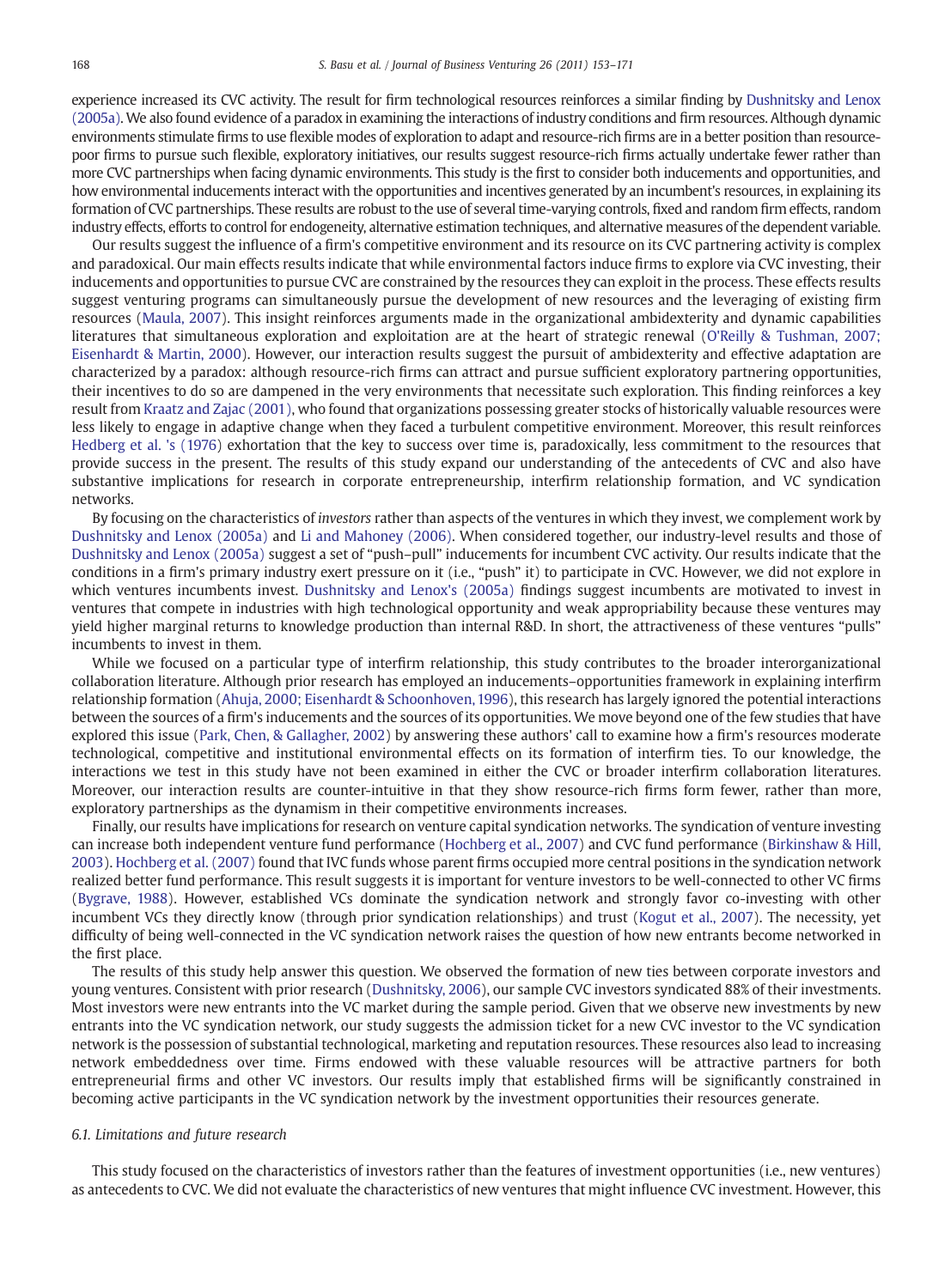<span id="page-16-0"></span>unobserved heterogeneity did not appear to bias our results. Prior research shows the industry in which a new venture operates influences its attractiveness as a target of CVC investment ([Dushnitsky & Lenox, 2005a](#page-17-0)) and the degree to which it will seek CVC investment ([Katila et al., 2008](#page-17-0)). Future research should explore characteristics of the investor–new venture dyad that influence the formation of a CVC relationship. This would allow an explicit examination of who partners with whom. Work by [Dushnitsky and](#page-17-0) [Shaver \(2009\)](#page-17-0) showing that a CVC relationship is more likely to occur when the products of the partners are complements rather than substitutes is a step in this direction (see also [Katila et al., 2008](#page-17-0)).

An additional limitation concerns the generalizability of the findings. While we found empirical support for our theory, the results may be limited to the time period studied or the sampled firms. Historically, CVC investing has been cyclical, with three different waves of activity beginning in the mid-1960s ([Dushnitsky, 2006](#page-17-0)). Our sample period covers only one of these waves. Thus, whether our results hold for the other periods is an empirical question. Next, we use a purposive sample rather than a random sample. While the Fortune 500 list represents a sample frame that is independent of CVC activity and is widely used in strategy research, we acknowledge our results may not generalize to the population of established companies that are at risk of CVC investing. Finally, because our measure of industry appropriability was limited to manufacturing industries, which comprised about 90% of our sample, our results related to this variable may not generalize to non-manufacturing industries. Additional evidence using data from different time periods and samples is needed to externally validate our findings.

#### 6.2. Implications for managerial practice

Given the need for flexible exploration in highly dynamic environments, managers of firms in such environments should carefully consider CVC as a viable mode of exploration and renewal. In so doing, managers should assess whether their firms possess the necessary competences to benefit from CVC investments. While the dynamism of a firm's environment can encourage the use of CVC, this motivation must be tempered by a rigorous assessment of whether the firm has sufficient quality and fungibility in its resources to benefit from CVC. Finally, a firm must be able to make these resources available for use by the unit responsible for its investing activities if it is to benefit from CVC. CVC units realize higher performance when they can effectively leverage their parents' valuable resources in pursuing their exploratory missions ([Hill & Birkinshaw, 2006](#page-17-0)).

A related implication pertains to a firm's investment opportunities. Our findings suggest a firm's CVC investment opportunities are a function of the strength of its network, technological, and marketing resources. The possession of low quality resources may reduce an investor's bargaining power, leading it to pay a premium for an equity stake in a new venture. This may help explain [Gompers & Lerner's \(1998\)](#page-17-0) finding that corporate investors tend to pay a premium for a venture's equity relative to independent VCs. Thus, incumbents that lack the requisite types and quality of resources may end up paying more for a CVC investment and benefiting less.

#### References

Acs, Z.J., Audretsch, D.B., 1988. Innovation in large and small firms: an empirical analysis. American Economic Review 78, 678–690.

Ahuja, G., 2000. The duality of collaboration: inducements and opportunities in the formation of interfirm linkages. Strategic Management Journal 21, 95–112. Allen, S.A., Hevert, K.T., 2007. Venture capital investing by information technology companies: did it pay? Journal of Business Venturing 22, 262–282.

Amason, A.C., Mooney, A.C., 2008. The Icarus paradox revisited: how strong performance sows the seeds of dysfunction in future strategic decision-making. Strategic Organization 6, 407–434.

Andrews, K.R., 1971. The concept of corporate strategy. Irwin.

Barney, J.B., 1991. Firm resources and sustainable competitive advantage. Journal of Management 17, 99–120.

Barnett, W.P., 1997. The dynamics of competitive intensity. Administrative Science Quarterly 42, 128–160.

Bergh, D.D., Lawless, M.W., 1998. Portfolio restructuring and limits of hierarchical governance: the effects of environmental uncertainty and diversification strategy. Organization Science 9, 87–102.

Bettis, R.A., Hitt, M.A., 1995. The new competitive landscape. Strategic Management Journal 16, 7–19.

Birkinshaw, J., Hill, S., 2003. Corporate venturing performance: an investigation into the applicability of venture capital models. Academy of Management Best Paper Proceedings.

Brown, S.L., Eisenhardt, K.M., 1997. The art of continuous change: linking complexity theory and time-paced evolution in relentlessly shifting organizations. Administrative Science Quarterly 42, 1–34.

Bygrave, W.D., 1988. The structure of the investment networks of venture capital firms. Journal of Business Venturing 3, 137–157.

Cassiman, B., Veugelers, R., 2006. In search of complementarity in innovation strategy: internal R&D and external knowledge acquisition. Management Science 52, 68–82.

Chattejee, S., Wernerfelt, B., 1991. The link between resources and type of diversification: Theory and evidence. Strategic Management Journal 12, 33–48.

Chesbrough, H.W., 2000. Designing corporate ventures in the shadow of private venture capital. California Management Review 42 (3), 31–49.

Chi, T., 1994. Trading in strategic resources: necessary conditions, transaction cost problems, and choice of exchange structure. Strategic Management Journal 15, 271–290.

Cohen, W.M., Levinthal, D.A., 1990. Absorptive capacity: a new perspective on learning and innovation. Administrative Science Quarterly 35, 569–596.

Cohen, W.M., Nelson, R.R., Walsh, J.P., 2000. Protecting Their Intellectual Assets: Appropriability Conditions and Why U.S. Manufacturing Firms Patent (or Not). NBER. Working paper 7552.

Das, T.K., Teng, B.-S., 2000. A resource-based theory of strategic alliances. Journal of Management 26, 31–61.

D'Aveni, R.A., 1994. Hypercompetition: Managing the Dynamics of Strategic Maneuvering. Free Press, New York.

De Clercq, D., Sapienza, H.J., 2005. When do venture capital firms learn from their portfolio companies? Entrepreneurship Theory & Practice 29, 517–535.

Deephouse, D.L., Wiseman, R.M., 2000. Comparing alternative explanations for accounting risk-return relations. Journal of Economic Behavior & Organization 42, 463–482.

Dess, G.G., Beard, D.W., 1984. Dimensions of organizational task environments. Administrative Science Quarterly 29, 52–73.

Dierickx, I., Cool, K., 1989. Asset stock accumulation and the sustainability of competitive advantage. Management Science 35, 1504–1513.

DiMaggio, P.J., Powell, W.W., 1983. The iron cage revisited: institutional isomorphism and collective rationality in organizational fields. American Sociological Review 48, 147–160.

Dimov, D., Milanov, H., 2010. The interplay of need and opportunity in venture capital investment syndication. Journal of Business Venturing 25 (4), 331–348.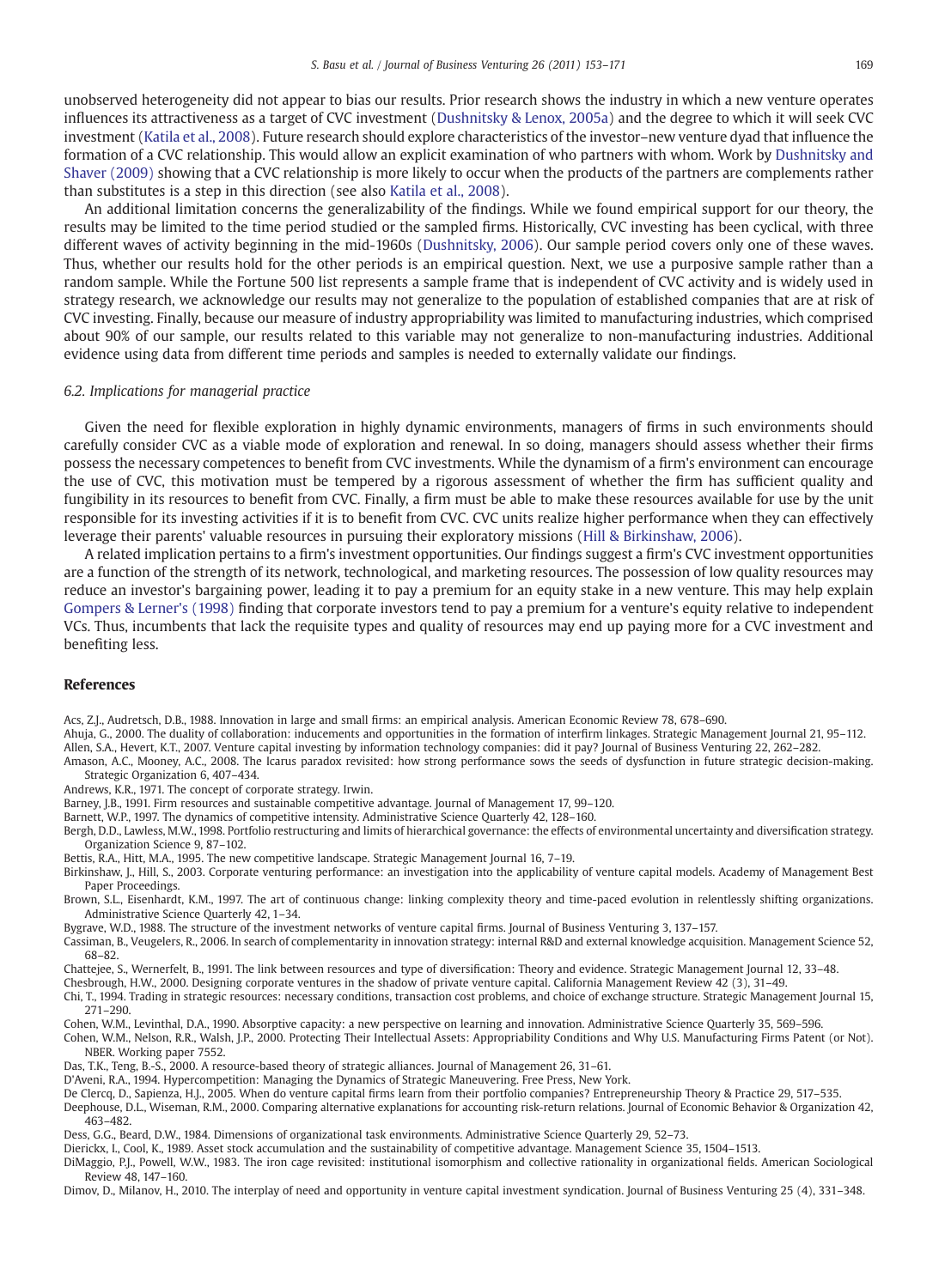<span id="page-17-0"></span>Dushnitsky, G., 2006. Corporate venture capital: past evidence and future directions. In: Casson, M., et. al. (Ed.), Oxford Handbook of Entrepreneurship. Oxford University Press, New York, pp. 387–431.

Dushnitsky, G., Lenox, M.J., 2005a. When do firms undertake R&D by investing in new ventures? Strategic Management Journal 26, 947–965.

Dushnitsky, G., Lenox, M.J., 2005b. When do incumbents learn from entrepreneurial ventures? Corporate venturing capital and investing firm innovation rates. Research Policy 34, 615–639.

Dushnitsky, G., Lenox, M.J., 2006. When does corporate venture capital investment create firm value? Journal of Business Venturing 21, 753–772.

Dushnitsky, G., Shaver, J.M., 2009. Limits to inter-organizational knowledge acquisition: The paradox of corporate venture capital. Strategic Management Journal 30 (10), 1045–1064.

Dutton, J.E., Duncan, R.B., 1987. The creation of momentum for change through the process of strategic issue diagnosis. Strategic Management Journal 8, 279–295.

Dutton, J.E., Jackson, S.E., 1987. Categorizing strategic issues: links to organizational action. Academy of Management Review 12, 76–90.

Dyer, J.H., Singh, H., 1998. The relational view: cooperative strategy and sources of interorganizational competitive advantage. Academy of Management Review 23, 660–679.

Eisenhardt, K.M., 1989. Making fast strategic decisions in high-velocity environments. Academy of Management Journal 32, 543–576.

Eisenhardt, K.M., Martin, J.A., 2000. Dynamic capabilities: what are they? Strategic Management Journal 21, 1105–1121.

Eisenhardt, K.M., Schoonhoven, C.B., 1996. Resource-based view of strategic alliance formation: strategic and social effects in entrepreneurial firms. Organization Science 7, 136–150.

Ernst, H., Witt, P., Brachtendorf, G., 2005. Corporate venture capital as a strategy for external innovation. R&D Management 35, 233–242.

Everett, M.G., Borgatti, S.P., 1998. Analyzing clique overlap. Connections 21 (1), 49–61.

Fast, N.D., 1981. Pitfalls of corporate venturing. Research Management 24, 21–24.

Fiegenbaum, A., Hart, S., Schendel, D., 1996. Strategic referent point theory. Strategic Management Journal 17, 219–235.

Folta, T.B., 1998. Governance and uncertainty: the trade-off between administrative control and commitment. Strategic Management Journal 19, 1007–1028.

Gans, J.S., Stern, S., 2003. The product market and the market for "ideas": commercialization strategies for technology entrepreneurs. Research Policy 32, 333–350. Garud, R., Kumaraswamy, A., 1993. Changing competitive dynamics in network industries: an exploration of Sun Microsystems' open systems strategy. Strategic

Management Journal 16, 93–109. Ghemawat, P., 1991. Commitment: the Dynamic of Strategy. Free Press, New York.

Geroski, P.A., 1990. Innovation, technological opportunity, and market structure. Oxford Economic Papers 42, 586–602.

Gompers, P.A., 1995. Optimal investment, monitoring and the staging of venture capital. Journal of Finance 50, 1461–1491.

Gompers, P.A., 2002. Corporations and the financing of innovation: The corporate venturing experience. Federal Reserve Bank of Atlanta: Economic Review 1.

Ghemawat, P., Costa, J.E., 1993. The organizational tension between static and dynamic efficiency. Strategic Management Journal 14, 59–73.

Gompers, P.A., Lerner, J., 1998. The Determinants of Corporate Venture Capital Success: Organizational Structure, Incentives, and Complementarities. NBER. Working Paper 6725.

Granger, C.W.J., 1969. Investigating causal relation by econometric and cross-sectional method. Econometrica 37, 424–438.

Greene, W., 2000. Econometric Analysis. Prentice Hall, Upper Saddle River, NJ.

Griliches, Z., 1990. Patent statistics as economic indicators: a survey. Journal of Economic Literature 28, 1661–1707.

Griliches, Z., Lichtenberg, F., 1983. Interindustry technology flows and productivity growth: a reexamination. Review of Economics and Statistics 66, 324–329.

Gulati, R., 1999. Network location and learning: the influence of network resources and firm capabilities on alliance formation. Strategic Management Journal 20, 397–420.

Gulati, R., Gargiulo, M., 1999. Where do interorganizational networks come from? American Journal of Sociology 104, 1439–1493.

Guler, I., 2007. Pulling the Plug: The Capability to Manage Unsuccessful Investments and Firm Performance. University of North Carolina-Chapel Hill. Working Paper.

Guth, W.D., Ginsberg, A., 1990. Corporate entrepreneurship. Strategic Management Journal 11, 5–15.

Hamel, G., 1991. Competition for competence and inter-partner learning within international strategic alliances. Strategic Management Journal 12, 83–103 (summer special issue).

Hausman, J.A., 1978. Specification tests in econometrics. Econometrica 46, 1251–1271.

Hausman, J.A., Hall, B., Griliches, Z., 1984. Econometric models for count data with an application to the patents–R&D relationship. Econometrica 52, 909–938. Hedberg, B.L.T., Nystrom, P.C., Starbuck, W.H., 1976. Camping on seesaws: Prescriptions for a self-designing organization. Administrative Science Quarterly 21, 41–65.

Henderson, R., Cockburn, I., 1994. Measuring competence? Exploring firm effects in pharmaceutical research. Strategic Management Journal 15, 63–84.

Hill, S.A., Birkinshaw, J., 2006. Ambidexterity in corporate venturing: simultaneously using existing capabilities and building new capabilities. Academy of Management Best Paper Proceedings.

Hochberg, Y.V., Ljungvist, A., Lu, Y., 2007. Whom you know matters: venture capital networks and investment performance. Journal of Finance 62, 251–301.

Horwitz, S.K., Horwitz, I.B., 2007. The effects of team diversity on team outcomes: a meta-analytic review of team demography. Journal of Management 33, 987–1015.

Hurry, D., Miller, A.T., Bowman, E.H., 1992. Calls on high-technology: Japanese exploration of venture capital investments in the United States. Strategic Management Journal 13, 85–101.

Ilinitch, A.Y., D'Aveni, R.A., Lewin, A., 1996. New organizational forms and strategies for managing in hypercompetitive environments. Organization Science 7, 211–220. Janis, I., 1972. Victims of Groupthink. Houghton-Mifflin, Boston.

Julian, S.D., Ofori-Dankwa, J.C., 2008. Toward an integrative cartography of two strategic issue diagnosis framework. Strategic Management Journal 29, 93–114. Kahneman, D., Tversky, A., 1979. Prospect theory: an analysis of decision under risk. Econometrica 47, 263–292.

Kann, A. 2000. Strategic venture capital investing by corporations: A framework for structuring and valuing corporate venture capital programs. Unpublished Ph.D. dissertation. Stanford University.

Katila, R., Rosenberger, J.D., Eisenhardt, K.M., 2008. Swimming with sharks: technology ventures and corporate relationships. Administrative Science Quarterly 53, 295–332.

Keil, T., 2002. External Corporate Venturing: Strategic Renewal in Rapidly Changing Industries. Greenwood Publishing Group.

Keil, T., 2004. Building external corporate venturing capability. Journal of Management Studies 41, 799.

Kelly, M., Schaan, J.-L., Joncas, H., 2000. Collaboration between technology entrepreneurs and large corporations: key design and management issues. Journal of Small Business Strategy 11 (2), 60–76.

Kennedy, P., 1996. A guide to econometrics. MIT Press.

Kessler, E.H., Chakrabarti, A.K., 1996. Innovation speed: a conceptual model of context, antecedents and outcomes. Academy of Management Review 21, 1143–1191. Kilduff, M., Angelmar, R., Mehra, A., 2000. Top management team diversity and firm performance: examining the role of cognitions. Organization Science 11, 21–34.

Klevorick, A., Levin, R., Nelson, R., Winter, S., 1995. On the sources and significance of interindustry differences in technological opportunities. Research Policy 24 (2), 185–205.

Kogut, B., 1991. Joint ventures and the option to expand and acquire. Management Science 37, 19–33.

Kogut, B., Urso, P., Walker, G., 2007. Emergent properties of a new financial market: American venture capital syndication, 1960–2005. Management Science 53, 1181–1198.

Kortum, S.S., 1997. Research, patenting, and technological change. Econometrica 65, 1389–1419.

Kraatz, M.S., Zajac, E.J., 2001. How organizational resources affect strategic change and performance in turbulent environments: theory and evidence. Organization Science 12, 632–657.

Kraft, K., 1989. Market structure, firm characteristics and innovative activity. The Journal of Industrial Economics 37, 329–336.

Lambert, D., 1992. Zero-inflated Poisson regression, with an application to defects in manufacturing. Technometrics 34, 1–14.